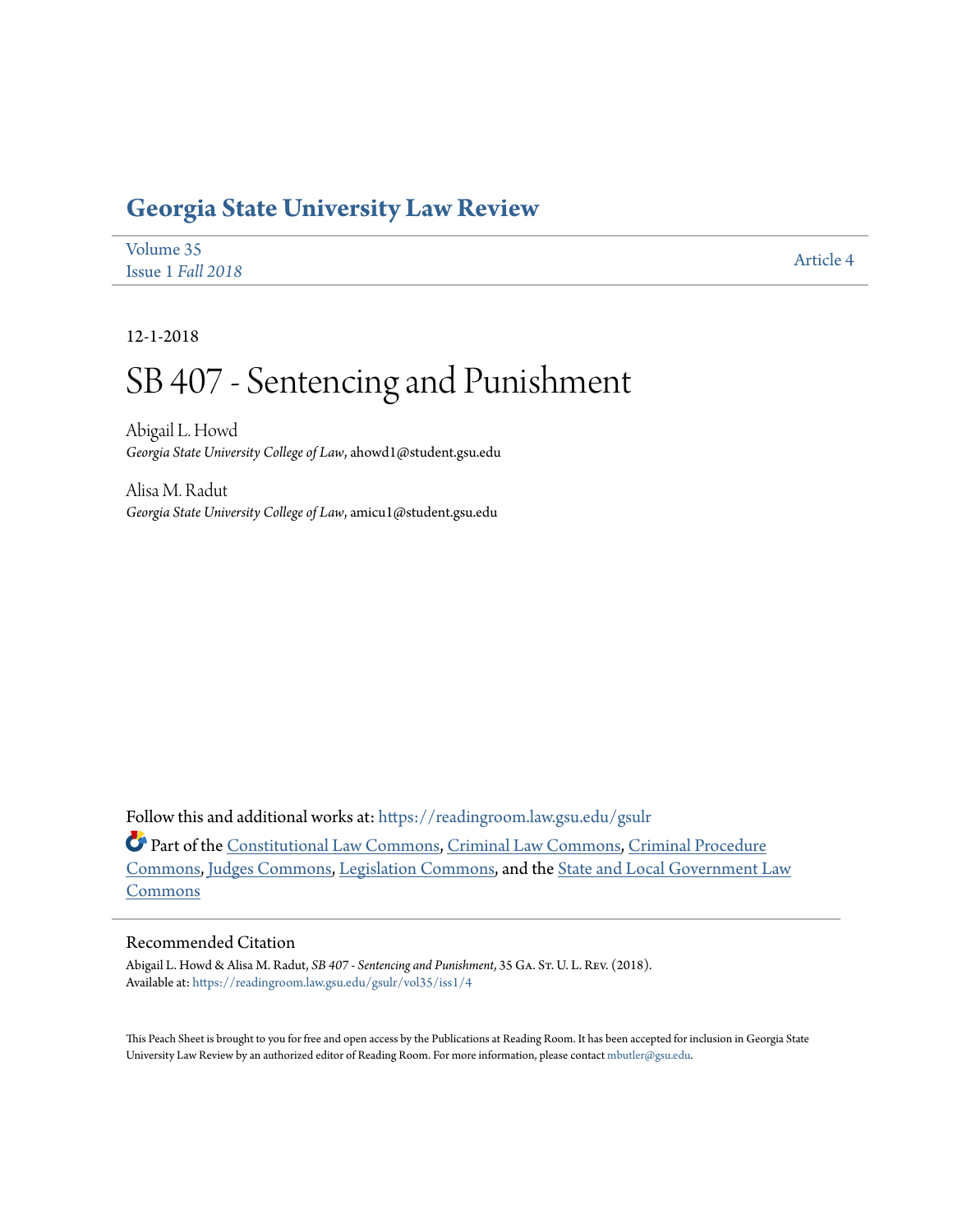# **CRIMINAL PROCEDURE**

*Sentence and Punishment: Provide for Comprehensive Reform for Offenders Entering, Proceeding Through, and Leaving the Criminal Justice System so as to Promote an Offender's Successful Reentry into Society, Benefit the Public, and Enact Reforms Recommended by the Georgia Council on Criminal Justice Reform; Amend Title 15 and Chapter 6A of Title 35 of the Official Code of Georgia Annotated, Relating to Courts and the Criminal Justice Coordinating Council, Respectively, so as to Provide for the Electronic Filing in Criminal Cases and Data Collection and Exchange in Criminal and Certain Juvenile Cases; Provide for Definitions; Establish the Criminal Case Data Exchange Board under the Criminal Justice Coordinating Council and Provide for Its Membership, Terms, Compensation, and Duties; Provide for Confidentiality of Data; Require Certain Court Filings to be Filed Electronically and in Writing; Provide for Exceptions; Change Provisions Relating to Electronic Filings and Payments; Provide for Fees; Provide for a Definition; Provide for Policies and Procedures; Amend Code Section 9-11-5 and Chapter 1 of Title 15 of the Official Code of Georgia Annotated, Relating to Service and Filing of Pleadings Subsequent to the Original Complaint and Other Papers and General Provisions Relating to Courts, Respectively, so as to Change Provisions Relating to the Electronic Service of Pleadings; Provide for Contracts with Electronic Filing Service Providers; Provide for the Judicial Council of Georgia to Develop a Misdemeanor Citation Form; Allow Misdemeanors to be Prosecuted in State Courts by Use of Citations; Amend Title 17, Code Section 35-3-37, Chapter 5 of Title 40, Title 42, and Code Section 43-1-19 of the Official Code of Georgia Annotated, Relating to Criminal Procedure, Review of an Individual's Criminal History Record Information, Driver's Licenses, Penal Institutions, and Grounds for Refusing to Grant or Revoking Professional Licenses, Respectively, so as to Change Provisions Relating to the Use of Citations and Setting Bail; Clarify Matters Relating to Sentencing, Record Restriction, First Offender Treatment, Pay-Only Probation, and the Use of Community* 

1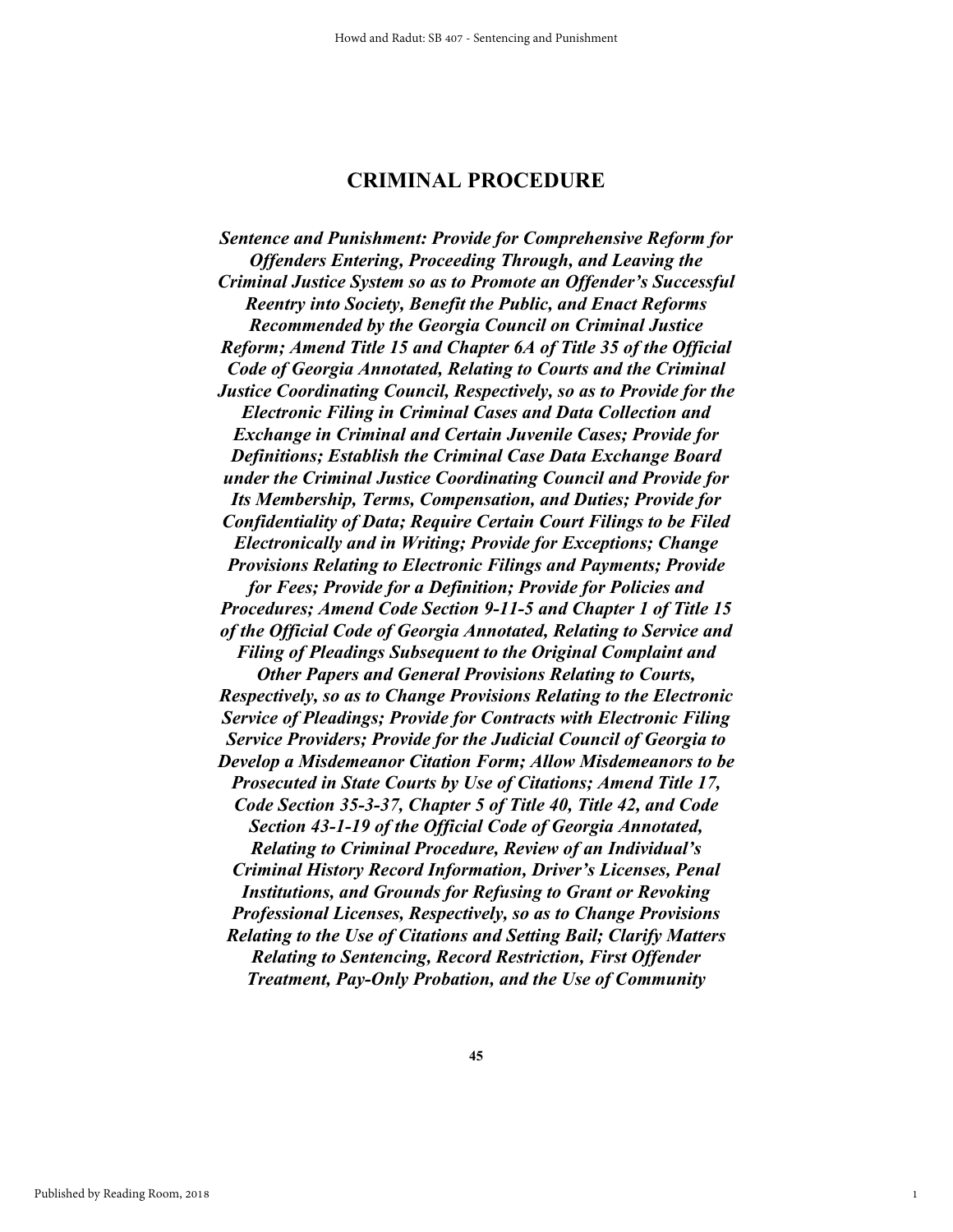*Service; Allow the Department of Driver Services to Issue Certain Types of Licenses and Permits under Certain Conditions; Expand the Types of Activities and Organizations that Can be Used by the Court in Ordering Community Service and Clarify Provisions Relating Thereto; Require Time Frames for Certain Organizations that Can be Used by the Court in Ordering Community Service and Clarify Provisions Relating Thereto; Require Time Frames for Certain Actions Involving Probation Supervision; Allow Different Levels of Courts to Consider Retroactive Petitions for First Offender Sentencing; Amend an Act Relating to the Effect of a Confinement Sentence when Guilt has not been Adjudicated, Approved March 20, 1985 (Ga. L. 1985, P. 380), so as to Repeal a Contingency Based upon an Amendment to the Constitution; Clarify the Effect that a Misdemeanor Conviction Involving Moral Turpitude or First Offender Punishment Will Have on a Professional License; Amend Chapter 2 of Title 31 and Chapter 4 of Title 49 of the Official Code of Georgia Annotated, Relating to the Department of Community Health and Public Assistance, Respectively, so as to Change Provisions Relating to the Department's Duties and Responsibilities; Change Provisions Relating to Providing Assistance to Inmates Who are Eligible for Medicaid; Amend Title 16 of the Official Code of Georgia Annotated, Relating to Crimes and Offenses, so as to Increase Certain Penalties Relating to the Theft of, the Use of an Altered Identification Mark on, or the Transfer to Certain Individuals of a Firearm; Change Provisions Relating to Possession of Firearms by Convicted Felons and First Offender Probationers; Change Provisions Relating to Authorizing the Release of Information from the Prescription Drug Monitoring Program Database; Amend Article 2 of Chapter 4 of Title 20 and Chapter 8 of Title 20 of the Official Code of Georgia Annotated Relating to Technical and Adult Education and to Campus Policemen, Respectively, so as to Revise the Powers of Arrest of Campus Policemen Who Are Regular Employees of the Technical College System of Georgia; Amend Chapter 69 of Title 36 of the Official Code of Georgia Annotated, Relating to Mutual Aid Regarding Local Government, so as to Permit Campus Policemen of the Technical College System of Georgia to Render Mutual Aid under Certain Conditions;*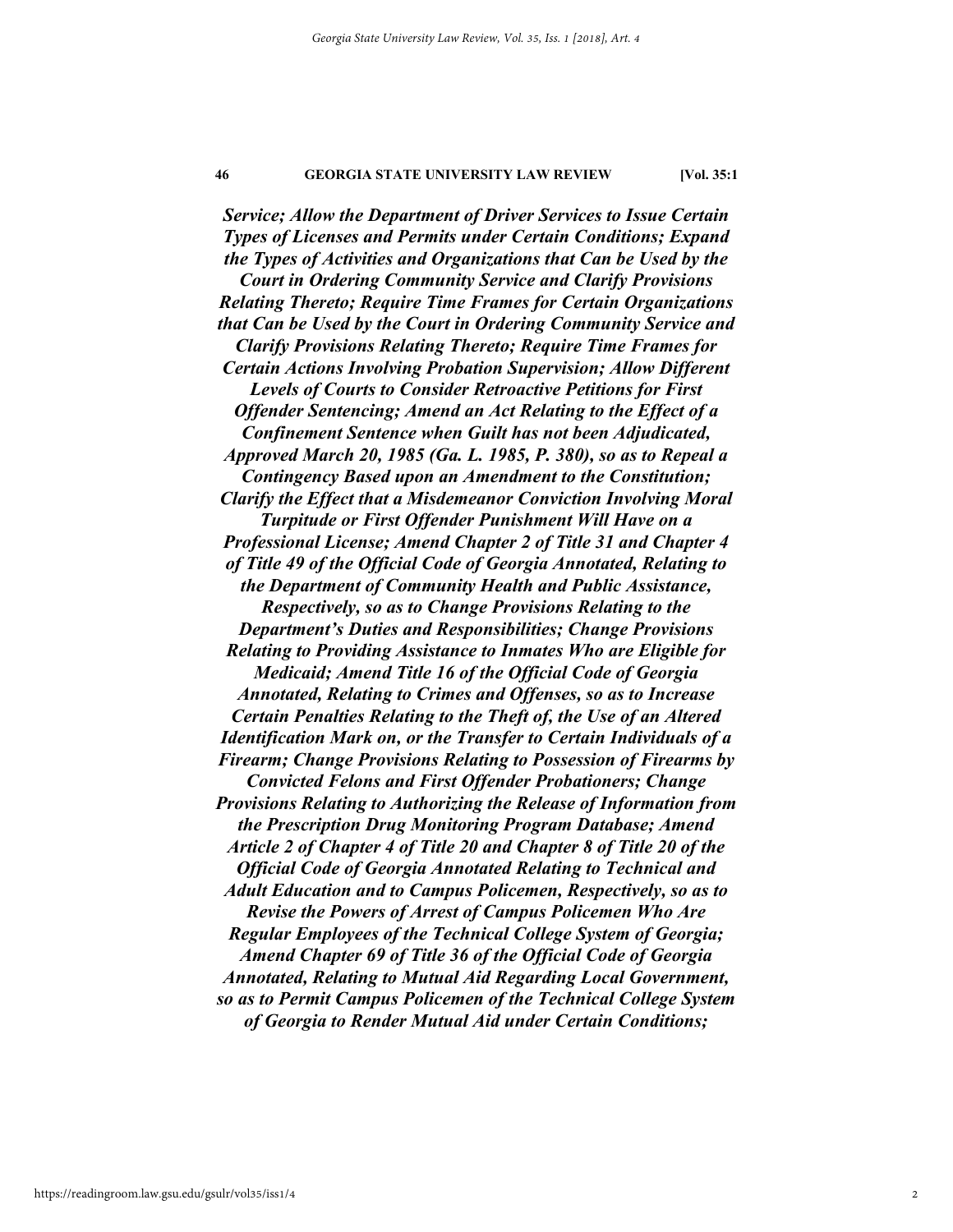# *Provide for the Public Safety Director or Chief of Police of any Institution with the Technical College System of Georgia to Enter into Mutual Aid Agreements with Local Governments under Certain Conditions; Repeal Conflicting Laws; And for Other Purposes*

| <b>CODE SECTIONS:</b> | $\S\S 9 - 11 - 5$ (amended);<br>O.C.G.A.   |
|-----------------------|--------------------------------------------|
|                       | $15 - 1 - 22$<br>$(new);$ 15-5-21.1(new);  |
|                       | 15-6-11, -61 (amended); 15-7-5, -42        |
|                       | (amended); $15-11-64$ (amended);           |
|                       | 16-8-12 (amended); 16-9-70                 |
|                       | (amended); $16-11-113$ ,<br>$-131$         |
|                       | (amended); $16-13-60$ (amended);           |
|                       | $17-4-23$ (amended); $17-6-1$ , $-12$      |
|                       | (amended); 17-10-1, -8 (amended);          |
|                       | 20-4-39 (new); 20-8-4 (amended);           |
|                       | 35-6A-2 (amended), -13, -14 (new);         |
|                       | 36-36-2, -4, -5, -6, -7, -8 (amended);     |
|                       | 36-69-3 (amended); 31-2-1, -4              |
|                       | (amended); 40-5-22, -76 (amended);         |
|                       | 42-3-50, -51, -52, -53, -54 (amended);     |
|                       | $42-8-34, -37, -62, -66, -102, -103, -105$ |
|                       | $(amended);$ $43-1-19$ $(amended);$        |
|                       | $49-4-31, -32, -51, -52, -80, -81$         |
|                       | (amended)                                  |
| <b>BILL NUMBER:</b>   | SB 407                                     |
| <b>ACT NUMBER:</b>    | 416                                        |
| <b>GEORGIA LAWS:</b>  | 2018 Ga. Laws 550                          |
| SUMMARY:              | The Act provides comprehensive             |
|                       | reform for offenders<br>entering,          |
|                       | proceeding through, and leaving the        |
|                       | criminal justice system. The Act           |
|                       | requires all superior court clerks to      |
|                       | provide an electronic filing option, and   |
|                       | it requires juvenile court clerks to       |
|                       | collect and report certain data about      |
|                       | juvenile offenders to the Juvenile Data    |
|                       | Exchange. In addition, the Act creates     |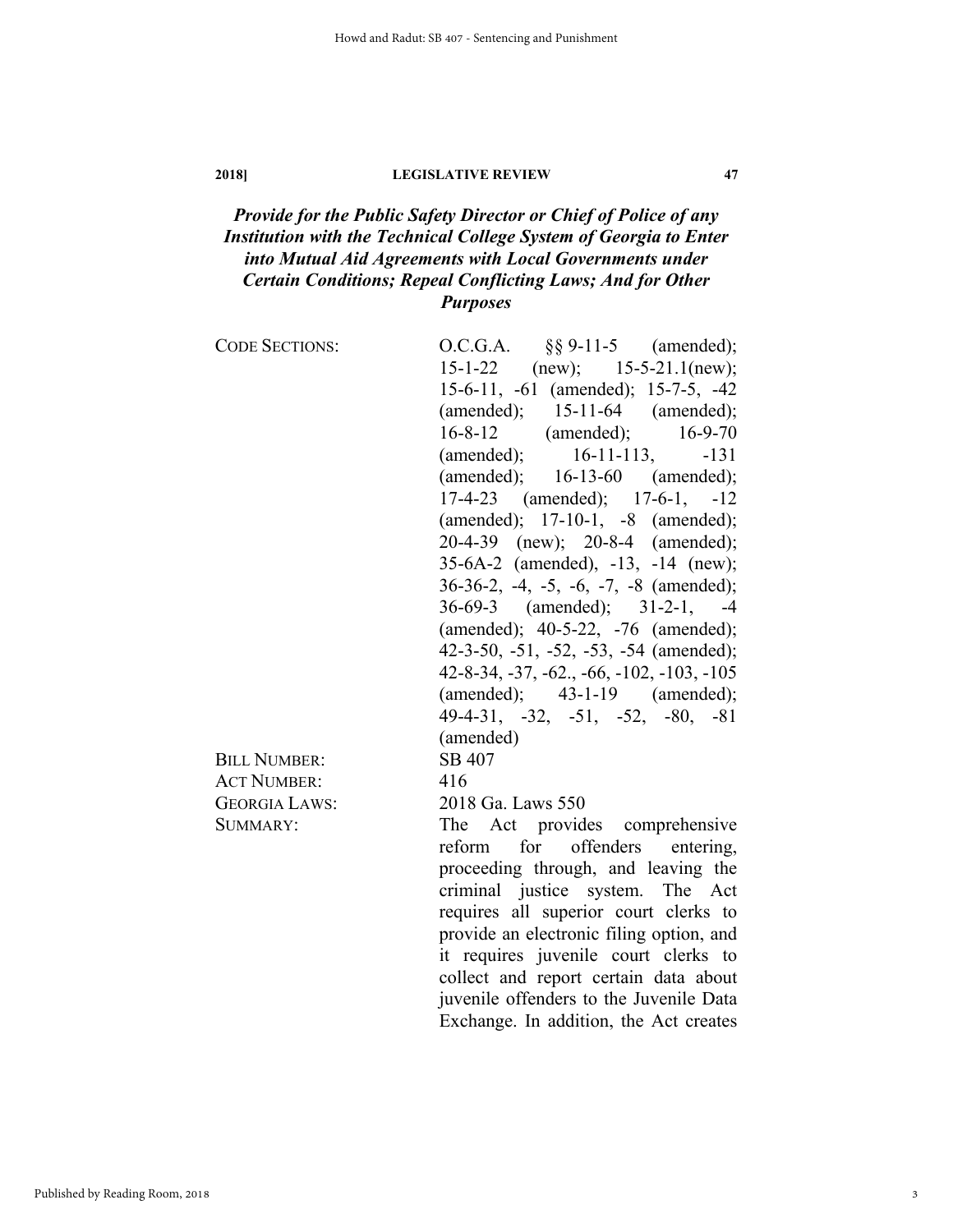the Criminal Justice Coordinating Council and the Criminal Case Data Exchange Board. The Act also changes the grounds for granting and revoking professional licenses and drivers' licenses to offenders and modifies the provisions relating to issuing citations and setting bail. Inmates of any public institution may now be eligible for medical care assistance through the Department of Community Health, and campus policemen and security personnel may make arrests for offenses committed on any Technical College System of Georgia campus.

EFFECTIVE DATE: July 1, 2018

*History* 

*House Bill 265: The Beginning* 

In 2011, Governor Nathan Deal (R) and the Georgia General Assembly embarked on a journey of comprehensive criminal justice reform to combat the state's increasing incarceration rate and its stagnant recidivism rate, which hovered around thirty percent.<sup>1</sup> "Resolving to improve public safety, hold offenders accountable, and curb prison spending," the General Assembly passed, and the Governor signed, House Bill (HB)  $265<sup>2</sup>$  which created the bipartisan, interbranch Special Council on Criminal Justice Reform for Georgians ("the Special Council").<sup>3</sup> The Governor and legislature directed the Special Counsel's fifteen members to: (1) analyze the State's increasing incarceration rate and correctional costs and propose strategies for more effective offender management; (2) reinvest any savings into programs to reduce crimes and recidivism

2*. Id.* at 17.

3*. Id.*

 <sup>1.</sup> MICHAEL P. BOGGS & CAREY A. MILLER, REPORT OF THE GEORGIA COUNCIL ON CRIMINAL JUSTICE REFORM 3 (Feb. 2018).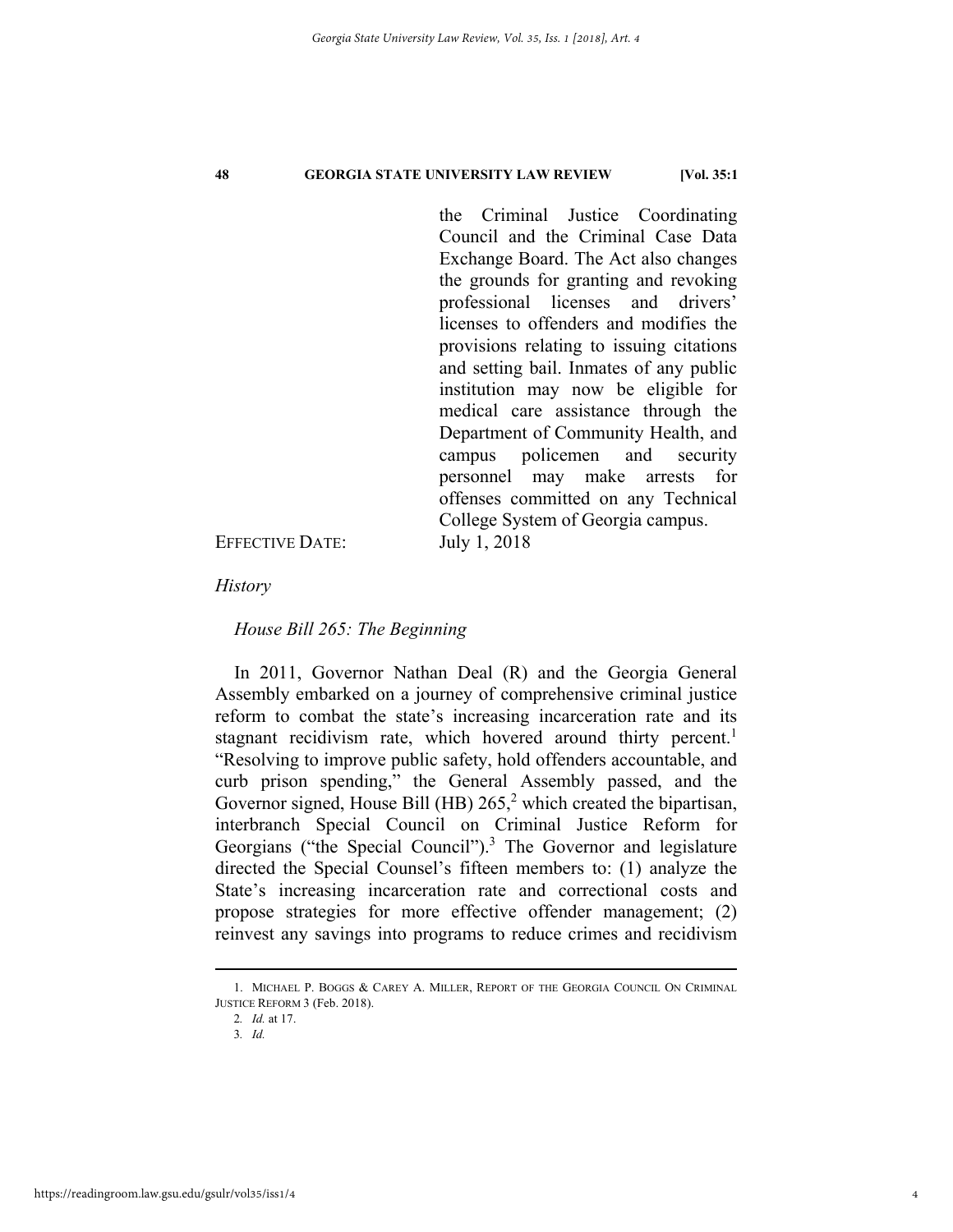rates; and (3) strengthen community-based supervision, sanctions, and services.4

# *HB 1176: Prioritizing Prison for Violent, Career Criminals*

In its first year, the Special Council examined sentencing and corrections data in partnership with the Public Safety Performance Project of the Pew Charitable Trusts ("Pew") and consulted with "prosecutors, sheriffs, crime victim advocates, judges, county officials, and other stakeholders" to identify Georgia's most pressing penal concerns.<sup>5</sup> From there, the Special Counsel released its findings and recommendations in a report, "propos[ing] a broad range of data-driven reforms that prioritized prison beds for violent, career criminals while strengthening probation, drug courts, and other sentencing alternatives for nonviolent individuals."6 The House of Representatives incorporated many of the Special Council's policy proposals in HB  $1176^7$  at the Governor's request.<sup>8</sup> The General Assembly passed HB 1176 unanimously, and Governor Deal signed it into law on May 2, 2012.<sup>9</sup>

# *HB 242: Reforming the Juvenile Justice System*

The following year, Governor Deal extended the Special Council's term and directed it to focus its efforts on reforming Georgia's juvenile justice system.<sup>10</sup> Prior to the reforms, Georgia's juvenile justice system cost taxpayers roughly three hundred million dollars a year and had produced disappointing results, maintaining a 50 to  $65\%$  recidivism rate since  $2003$ .<sup>11</sup> Again, the Special Counsel analyzed sentencing and correctional data to determine how best to reduce juvenile recidivism.12 The House incorporated many of the

 <sup>4</sup>*. Id.* at 14.

<sup>5</sup>*. Id.* at 3–4.

<sup>6</sup>*. Id.*

 <sup>7. 2012</sup> Ga. Laws 899.

 <sup>8.</sup> BOGGS & MILLER, *supra* note 1, at 3–4.

<sup>9</sup>*. Id.*

<sup>10</sup>*. Id.*

<sup>11</sup>*. Id.*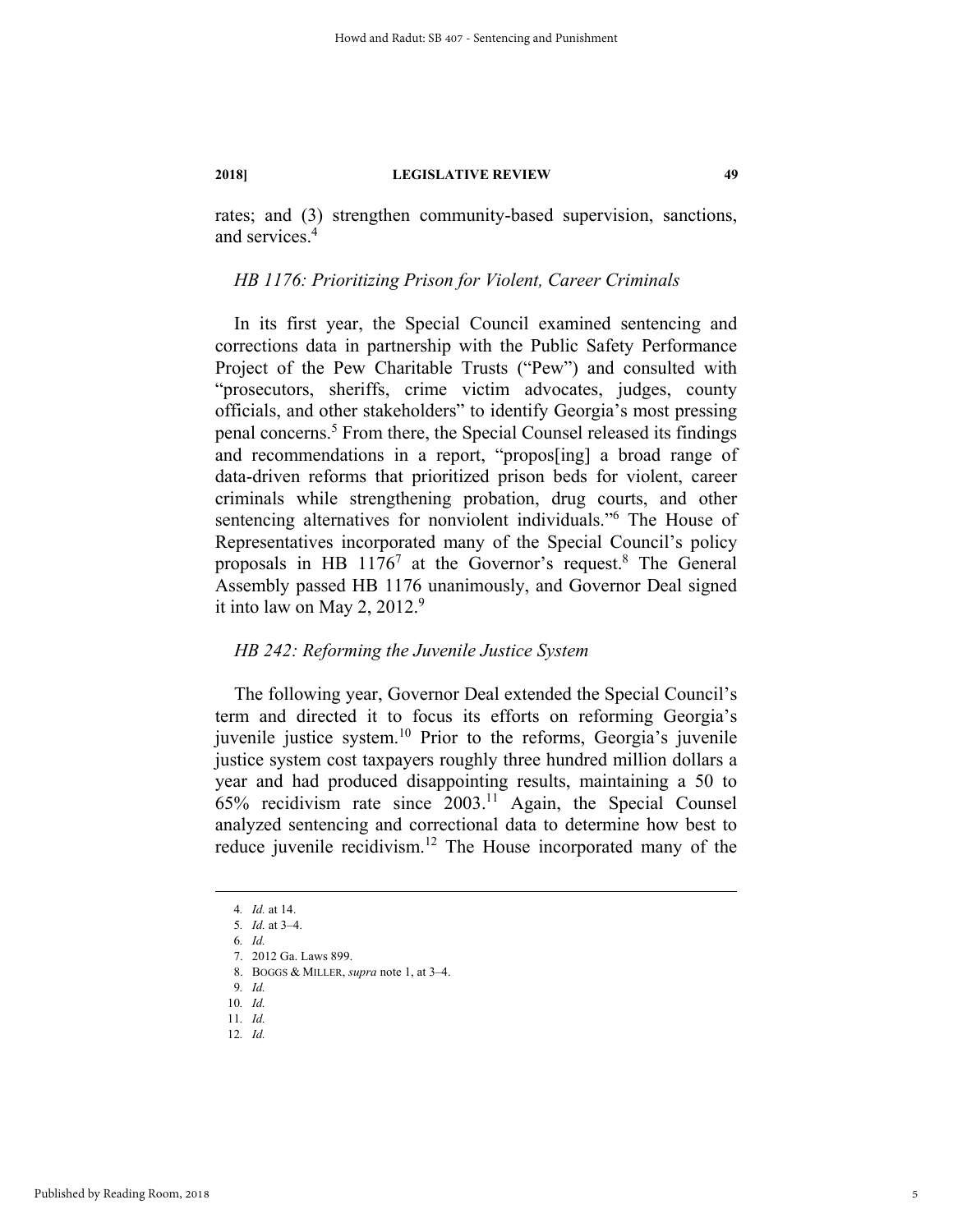Special Counsel's recommendations in HB 242.13 The General Assembly unanimously passed the bill, and Governor Deal signed it into law on May 2, 2013.14 HB 242 increased the availability of treatment programs for juveniles, including mental health treatment, substance abuse counseling, and family therapy.<sup>15</sup> HB 242 also gave judges more discretion to keep juveniles out of state confinement facilities, reduced mandatory minimum confinement periods, and encouraged counties to reduce the number of committed juveniles by creating an incentive grant program.16 Governor Deal considered HB 242 "a milestone" and expressed his hope that "the legislation would help more of Georgia's most troubled kids avoid a downward spiral into adult prison."<sup>17</sup>

# *HB 349: Focusing on Reentry*

In 2013, the General Assembly and Governor Deal reconfigured the Special Council to become the Georgia Council on Criminal Justice Reform ("the Council") with the passage of HB 349 in March 2013.18 Throughout 2013, the Council researched the "strong link between successful reentry [into society] and recidivism reduction" and concluded that Georgia's many agencies and programs needed to collaborate more to provide prisoners the necessary tools for success.<sup>19</sup> To that end, the Council launched the Georgia Prisoner Reentry Initiative ("GA-PRI"), and Governor Deal created the Governor's Office of Transition, Support, and Reentry.<sup>20</sup> The GA-PRI was a five-year plan supported by \$60 million in state and federal funds as well as private grants to transform the state's approach to recidivism; the plan had two main objectives: (1) to improve public safety by reducing the state's recidivism rate and (2) to provide the necessary services and supervision to prisoners for

 <sup>13. 2013</sup> Ga. Laws 294.

 <sup>14.</sup> BOGGS & MILLER, *supra* note 1, at 3–4.

<sup>15</sup>*. Id.* at 58.

<sup>16</sup>*. Id.*

<sup>17</sup>*. Id.* at 4.

 <sup>18.</sup> BOGGS & MILLER, *supra* note 1, at 5.

<sup>19</sup>*. Id.* 20*. Id.*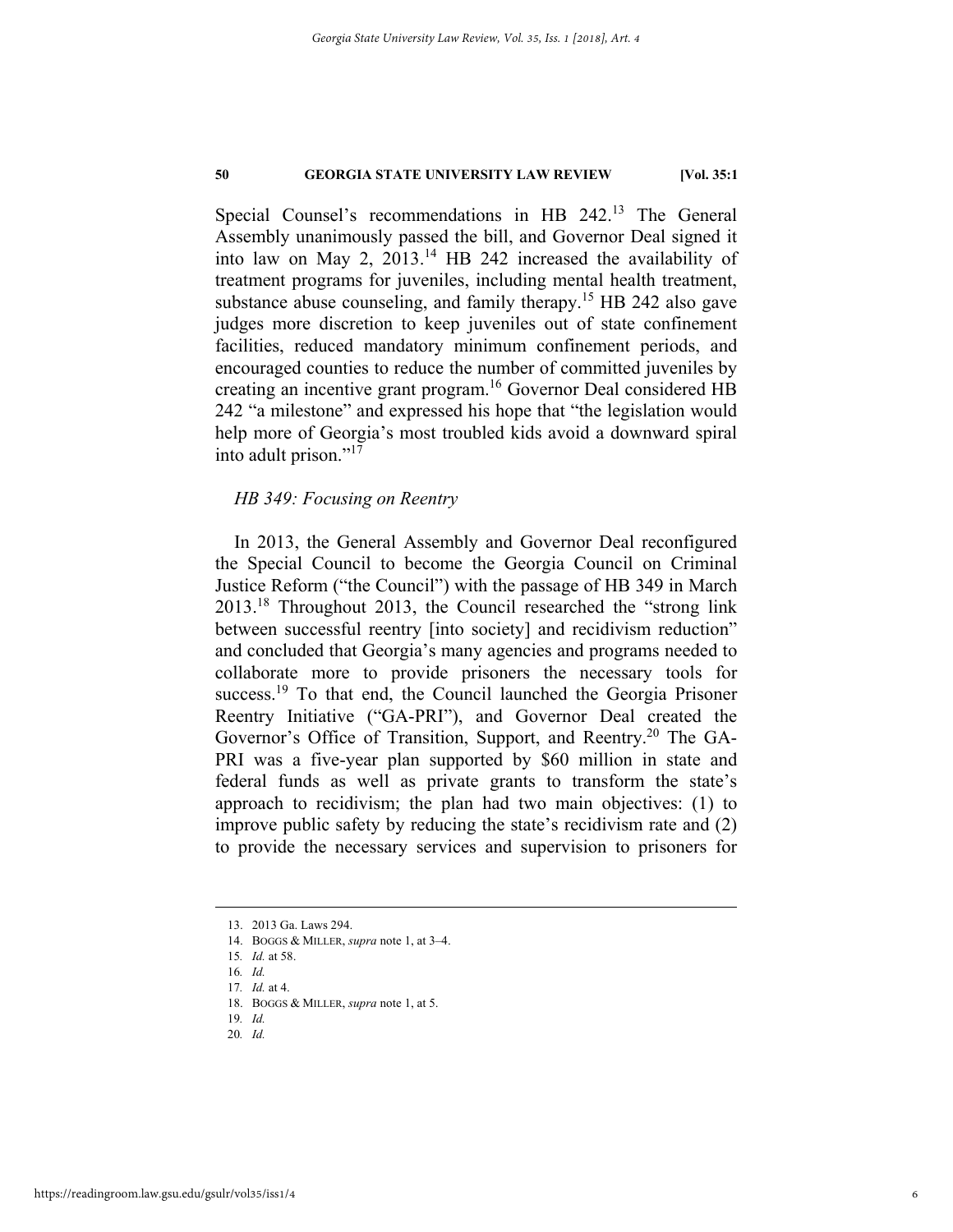successful reintegration.<sup>21</sup> In a single year, the GA-PRI expanded from six community pilot sites to seventeen sites across the state. $^{22}$ 

# *Senate Bill 174: Improving Felony Probation*

In 2016, the Council began its work to improve Georgia's felony probation system, which had the highest felony probation rate of all fifty states with nearly 206,000 people on felony probation prior to the reforms.<sup>23</sup> The Council diagnosed the problems as two-fold:  $(1)$ Georgia's history of lengthy felony probation terms and (2) the courts' imposition of felony probation in lieu of incarceration.<sup>24</sup> Senate Bill (SB) 174—which the General Assembly unanimously approved in 2017—codified many of the Council's subsequent recommendations.25 SB 174 required judges to either waive fines or convert them into community service hours for felony sentences when the individual was indigent or faced significant financial hardship. $26$  SB 174 also sought to reduce officer caseloads and costs by shifting low-risk individuals to unsupervised probation after the first two years of their probation terms, and it required the Department of Community Supervision to file a petition for early termination of probation sentences in certain cases of good behavior.27

# *SB 367: Continuing the Good Work*

On April 27, 2016, Governor Deal signed SB 367 into law,28 representing one of the General Assembly's latest efforts in Georgia's criminal justice reform package.<sup>29</sup> According to Senator

7

 <sup>21</sup>*. Id.*

<sup>22</sup>*. Id.*

<sup>23</sup>*. Id.* at 6.

 <sup>24.</sup> BOGGS & MILLER, *supra* note 1, at 6.

<sup>25</sup>*. Id.* at 42.

<sup>26</sup>*. Id.* at 44.

<sup>27</sup>*. Id.* at 42.

<sup>28</sup>*. See* Georgia General Assembly, SB 367, Bill Tracking, http://www.legis.ga.gov/legislation/en-US/Display/20152016/SB/367 (copy on file with Georgia State University Law Review).

 <sup>29.</sup> W. S. McPhillip, Andrew A. Palmer & Oren Snir, *SB 367—Comprehensive Reform for Offenders Entering, Proceeding Through, and Leaving the Criminal Justice System*, 33 Ga. St. U. L. Rev. 139, 153 (2016).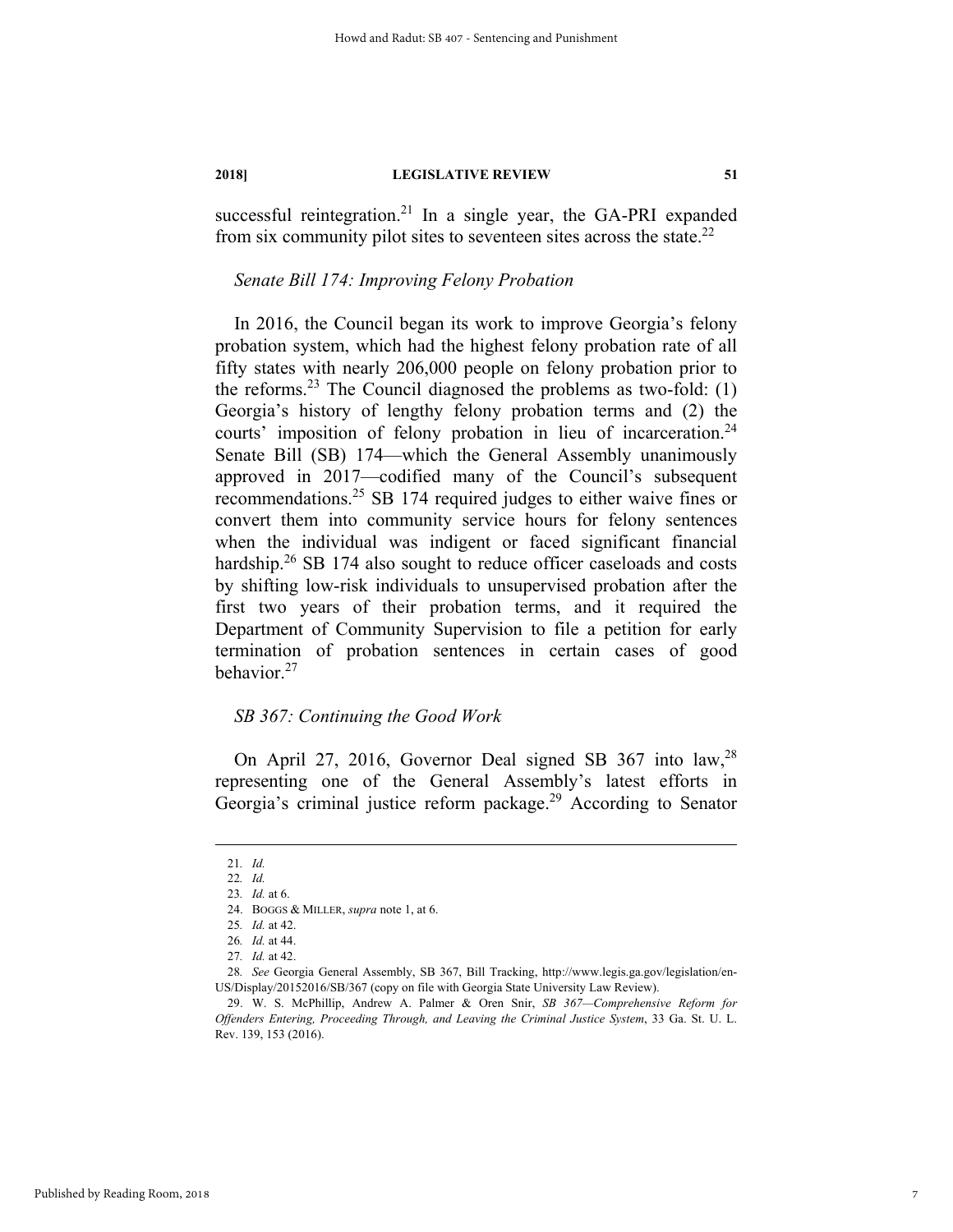John F. Kennedy (R-18th), SB 367 had three main purposes: "[First, it] provide[d] some new initiatives; [second], it [was] a continuation of the work on prior bills; and third, [there were] some minor cleanup provisions relative to the Codes that are applicable."<sup>30</sup> SB 367 revised the procedures for regaining driving privileges and professional licenses and obtaining food stamps.31 The bill also modified Code sections relating to misdemeanor probation services and supervision.<sup>32</sup>

### *Mounting Evidence of Success*

Georgia's criminal justice reform efforts have earned the state widespread acclaim due to the mounting evidence of its success.<sup>33</sup> Georgia's prison population has dropped from its peak of 54,895 inmates in 2012 to 52,962 inmates in 2017, which is well below the 60,000 inmates that were predicted by 2018 prior to the reform efforts.34 Georgia's jail backlog fell from 5,338 people in 2009 to 925 people in 2017, and it is, as of 2018, at its lowest since 2002.<sup>35</sup> Georgia's overall prison commitments decreased by 18.6% from 2009 to 2017, with the commitments of African-American males dropping by 29.7% and the commitments of African-American females dropping by 38.2% during that period.36 In 2017, the number of African-Americans committed to prison was the lowest it has been since  $1987<sup>37</sup>$  Total commitments of youth dropped by  $46\%$  since 2014 when the Governor and legislature focused their efforts on juvenile justice reform.<sup>38</sup>

The decrease in Georgia's prison population allowed the state to reinvest its \$68 million in savings back into the criminal justice system to fund "accountability courts, vocational and on-the-job training, the reentry initiative, and Residential Substance Abuse

 <sup>30</sup>*. Id.* at 148 (citing Telephone Interview with Sen. John F. Kennedy (R-18th) (Apr. 20, 2016), at 1 min., 25 sec.).

<sup>31</sup>*. Id.* at 142–43.

<sup>32</sup>*. Id.*

 <sup>33.</sup> BOGGS & MILLER, *supra* note 1, at 3.

<sup>34</sup>*. Id.* at 7.

<sup>35</sup>*. Id.*

<sup>36</sup>*. Id.*

<sup>37</sup>*. Id.*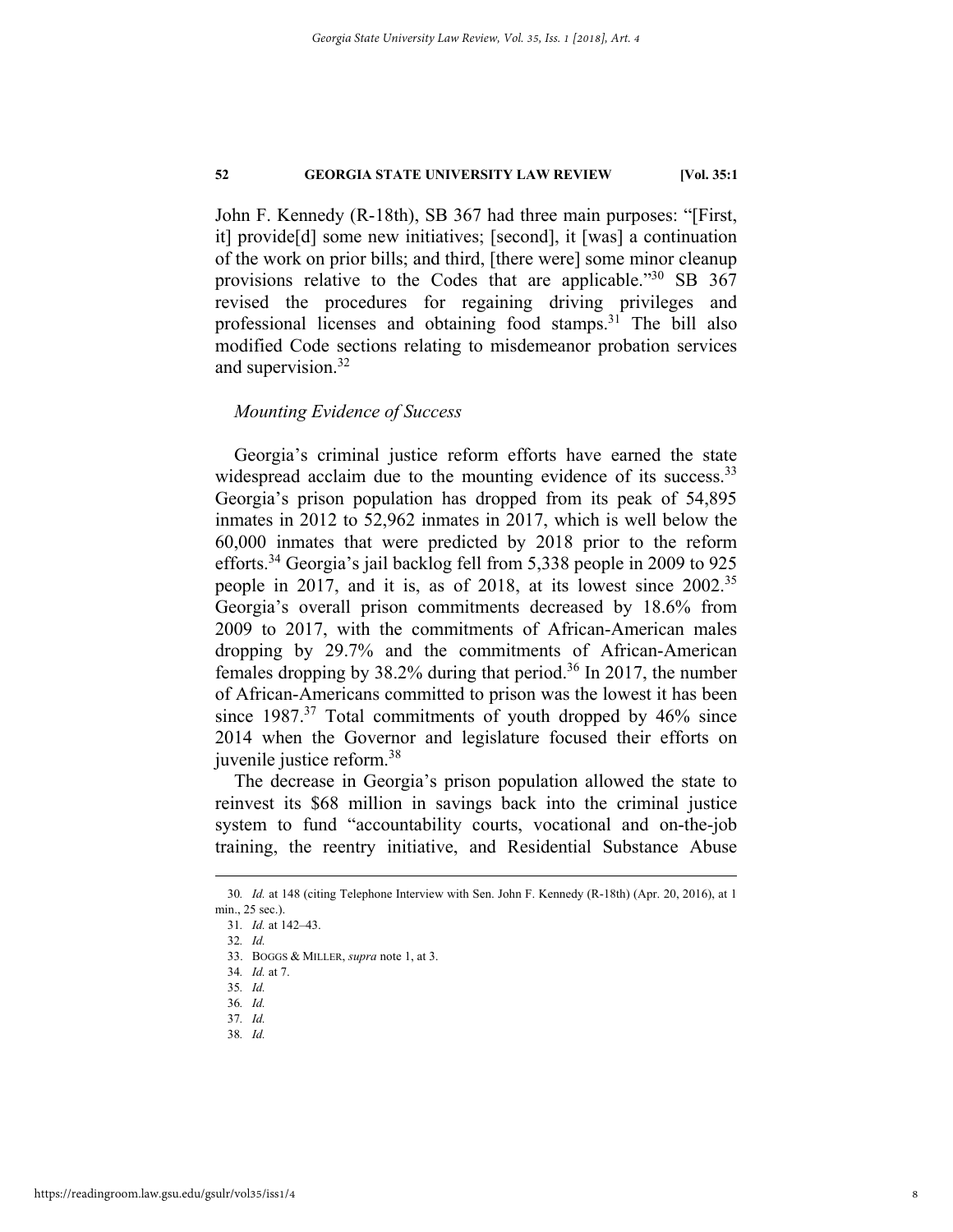Treatment facilities and programs."39 Georgia now has 149 accountability courts operating in all forty-nine judicial circuits.40 In 2017, these courts served approximately 9,100 individuals and averted nearly  $$75$  million in incarceration costs.<sup>41</sup> These accountability courts include adult drug courts, DUI courts, mental health courts, family treatment courts, veterans' treatment courts, and juvenile accountability courts.42

*Bill Tracking of SB 407* 

*Introduction and Consideration by the Senate* 

Senators Brian Strickland (R-17th), Larry Walker III (R-20th), Jesse Stone (R-23rd), Butch Miller (R-49th), P. K. Martin IV (R-9th), and John F. Kennedy  $(R-18th)$  sponsored SB 407 in the Senate.<sup>43</sup> On February 12, 2018, the Senate read the bill for the first time, and Senator Miller, as President Pro Tempore, referred it to the Senate Committee on Judiciary.44 On February 22, 2018, the Senate Committee favorably reported SB 407 by Committee substitute.<sup>45</sup>

The Senate Committee made several changes to the bill. Section 1-6 expanded the Criminal Case Data Exchange Board from three to four members, adding a county commissioner as the fourth member.46

The Senate added language to Section 2-3, which specifies that nothing in the subsection supersedes the legal requirements for a custodial arrest or fingerprinting.<sup>47</sup> New subsection (c) requires judicial officers to issue an arrest warrant for accused individuals who receive a citation in violation of Code sections 16-7-21, 16-8-14, 16-8-14.1, or 16-13-30 for failing to appear.<sup>48</sup>

44. State of Georgia Final Composite Status Sheet, SB 407, Mar. 29, 2018.

 <sup>39.</sup> BOGGS & MILLER, *supra* note 1, at 7.

<sup>40</sup>*. Id.* at 8.

<sup>41</sup>*. Id.*

<sup>42</sup>*. Id.*

<sup>43</sup>*. See* Georgia General Assembly, SB 407, Bill Tracking, http://www.legis.ga.gov/legislation/en-US/Display/20172018/SB/407 [https://perma.cc/WU9R-5PJY] [hereinafter SB 407 Bill Tracking].

<sup>45</sup>*. Id.*

 <sup>46.</sup> SB 407 (SCS), § 1-6, p. 4, ll. 123–24, 2018 Ga. Gen. Assemb.

<sup>47</sup>*. Id.* § 2-3, p. 7, ll. 218–19.

<sup>48</sup>*. Id.* § 2-3, pp. 7–8, ll. 226–34.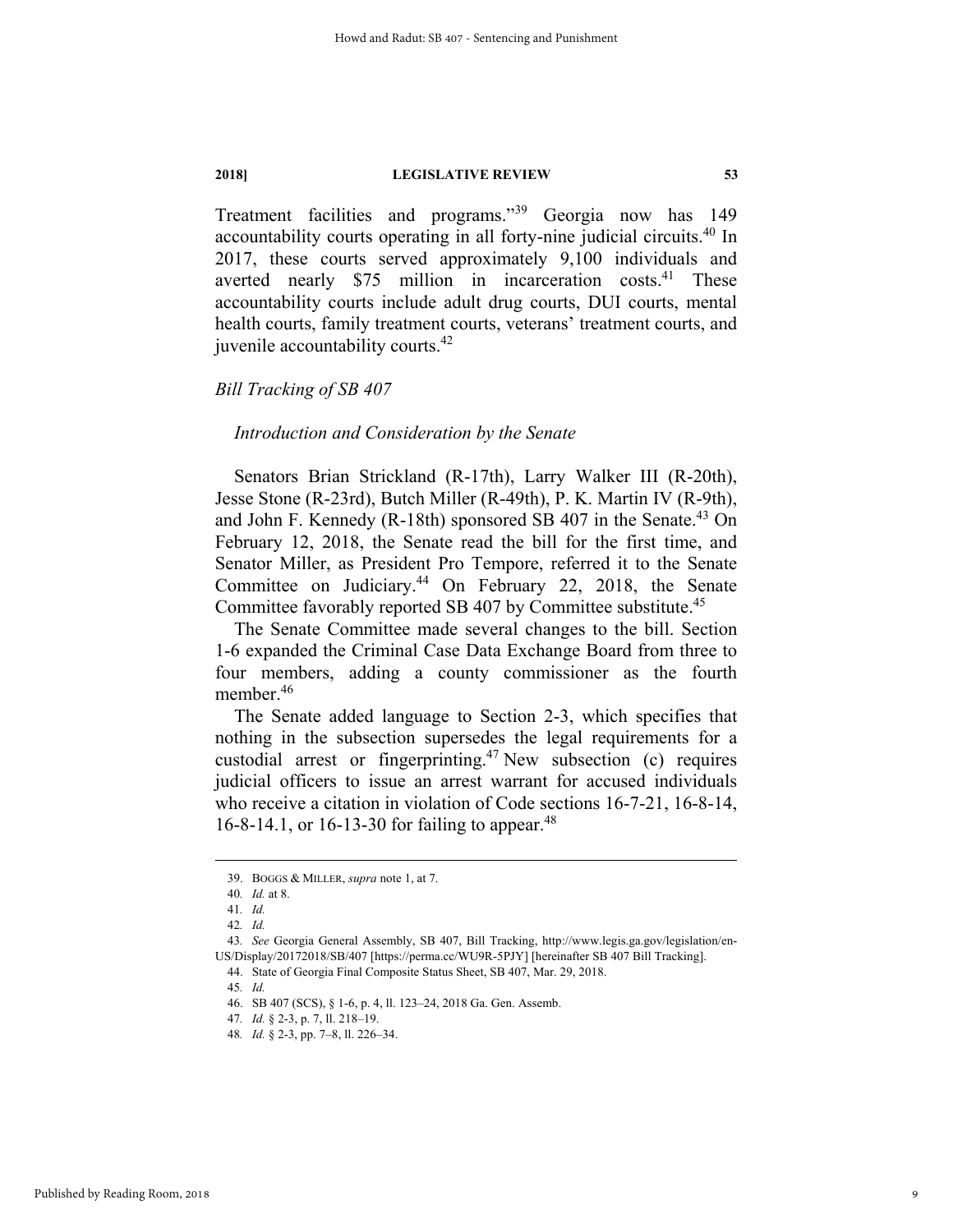Additionally, Section 2-4 changes "least restrictive" bail conditions to only to those "reasonably necessary" to ensure court appearances and protect the public's safety.<sup>49</sup> Section 2-4 also reinstates language prohibiting the use of the bail schedule for offenses involving acts of family violence.<sup>50</sup> This section also changed the definition of "bail."51

In Section 2-5, the Senate added language that allows a court to issue an order for arrest for any person who fails to appear for trial without an excused absence from the court.<sup>52</sup>

Section 2-6 added language which provides that when the court orders education advancement, the court will determine how many hours the defendant must complete.<sup>53</sup> If the court determines that a defendant cannot pay or has a significant financial hardship, the court may waive the fine and impose a theoretical fine, but the defendant must then pay the statutory surcharges associated with the theoretical fine.<sup>54</sup> Additionally, the section removes defendants who were released from confinement within the preceding twelve months and were incarcerated for more than thirty days before release from the list of defendants presumed to have significant financial hardship.<sup>55</sup>

Section 2-8 removed the previous Section 2-8 in its entirety.<sup>56</sup> Sections 2-11 and 2-15 were both added, which allow the court to change certain fines and fees to community service, disabled person assistance, or educational advancement.57 Section 4-2 added language that treats the use of firearms with altered identification marks to commit criminal offenses differently than the use of non-firearms with altered identification marks.<sup>58</sup>

 <sup>49</sup>*. Id.* § 2-4, p. 8, ll. 245–47.

 <sup>50.</sup> Id. § 2-4, p. 9, ll. 277–85.

<sup>51</sup>*. Compare* SB 407, as introduced, § 2-4, p. 9, l. 301, 2018 Ga. Gen. Assemb., *with* SB 407 (SCS), § 2-4, p. 10, ll. 310–12, 2018 Ga. Gen. Assemb.

 <sup>52.</sup> SB 407 (SCS), § 2-5, p. 10, ll. 326–29, 2018 Ga. Gen. Assemb.

<sup>53</sup>*. Id.* § 2-6, p. 12, ll. 402–04.

<sup>54</sup>*. Id.* § 2-6, pp. 12–13, ll. 408–16.

<sup>55</sup>*. Compare* SB 407, as introduced, § 2-6, p. 12, ll. 398–406, 2018 Ga. Gen. Assemb., *with* SB 407 (SCS), § 2-6, p. 13, ll. 417–23, 2018 Ga. Gen. Assemb.

<sup>56</sup>*. Compare* SB 407, as introduced, § 2-8, p. 13, ll. 420–34, 2018 Ga. Gen. Assemb., *with* SB 407 (SCS), § 2-8, p. 13, ll. 437–46, 2018 Ga. Gen. Assemb.

 <sup>57.</sup> SB 407 (SCS), § 2-11, p. 19, ll. 638–47, 2018 Ga. Gen. Assemb.; SB 407 (SCS), § 2-15, pp. 20– 21, ll. 685–93, 2018 Ga. Gen. Assemb.

 <sup>58.</sup> SB 407 (SCS), § 4-2, p. 28, ll. 934–42, 2018 Ga. Gen. Assemb.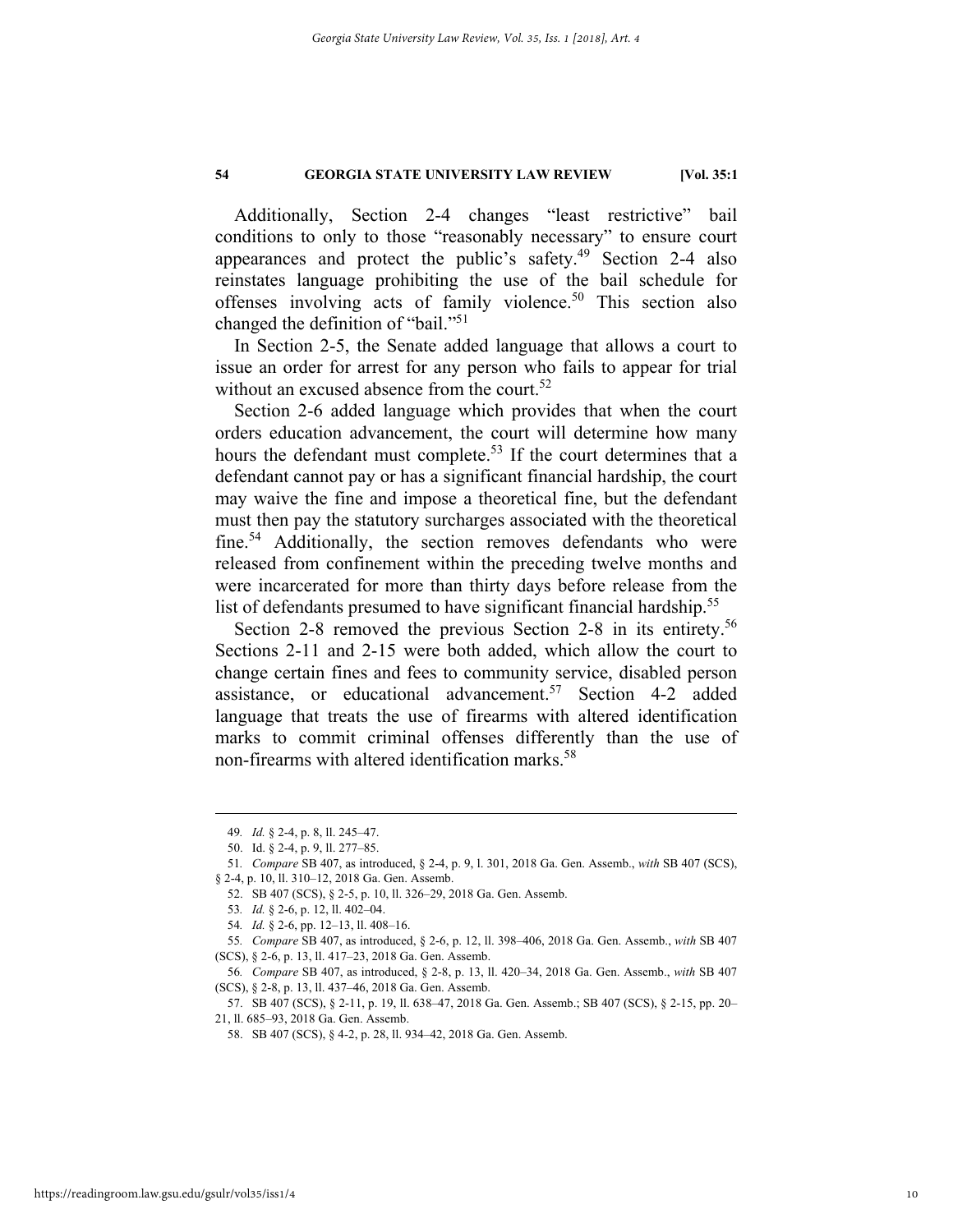The Senate read the bill for the second time on February 23, 2018, and for the third time on February 26,  $2018^{59}$  Prior to the Senate's vote on the Committee substitute, Senator Michael Williams (R-27th) offered to amend SB 407 by striking "any misdemeanor violation of Code [s]ection 16-7-21, 16-8-14, 16-8-14.1 or 16-13-30" at lines 201–202 and replacing it with "any misdemeanor violation of Code [s]ection 16-13-30, 16-7-21 provided the act does not involve damage to property, or 16-18-14 and 16-18-14.1 provided that the property which was subject to the theft or fraud is \$100.00 or less in value."<sup>60</sup> The amendment did not pass.<sup>61</sup> The Senate passed the Committee substitute of SB 407 on February 26, 2018, by a vote of 53 to  $0.62$ 

# *Consideration by the House of Representatives*

Representative Chuck Efstration (R-104th) sponsored SB 407 in the House.<sup>63</sup> The House read the bill for the first time on February 28, 2018,<sup>64</sup> and for a second time on March 1, 2018.<sup>65</sup> The House Judiciary Committee favorably reported the bill by Committee substitute on March 23, 2018.<sup>66</sup> The House Committee made significant changes to the bill, beginning with changes to the title description.<sup>67</sup>

The House Committee added Sections 1-1(b) and 1-3(b) to require electronic filing in civil cases on and after July 1, 2018.<sup>68</sup> Sections  $1-1(b)(2)$  and  $1-3(b)(2)$  address fees associated with these filings.<sup>69</sup> Sections  $1-1(b)(3)$  and  $1-3(b)(3)$  provide that these requirements do not apply to filings for pauper's affidavits; validations of bonds; or pleadings or documents under seal, presented to the court in camera

 <sup>59.</sup> State of Georgia Final Composite Status Sheet, SB 407, Mar. 29, 2018.

 <sup>60.</sup> Failed Senate Floor Amendment to SB 407, introduced by Sen. Michael Williams (R-27th), Feb. 26, 2018.

<sup>61</sup>*. Id.*

<sup>62</sup>*. See* SB 407 Bill Tracking, *supra* note 43.

<sup>63</sup>*. Id.*

 <sup>64.</sup> State of Georgia Final Composite Status Sheet, SB 407, Mar. 29, 2018.

<sup>65</sup>*. Id.*

<sup>66</sup>*. Id.*

 <sup>67.</sup> SB 407 (HCS), p. 1, ll. 10–17, 20–21, 24, 42–52, 2018 Ga. Gen. Assemb.

<sup>68</sup>*. Id.* § 1-1, p. 3, ll. 63–69; *id.* § 1-3, p. 6, ll. 152–58.

<sup>69</sup>*. Id.* § 1-1, p. 3, ll. 70–89; *id.* § 1-3, pp. 5–6, ll. 161–78.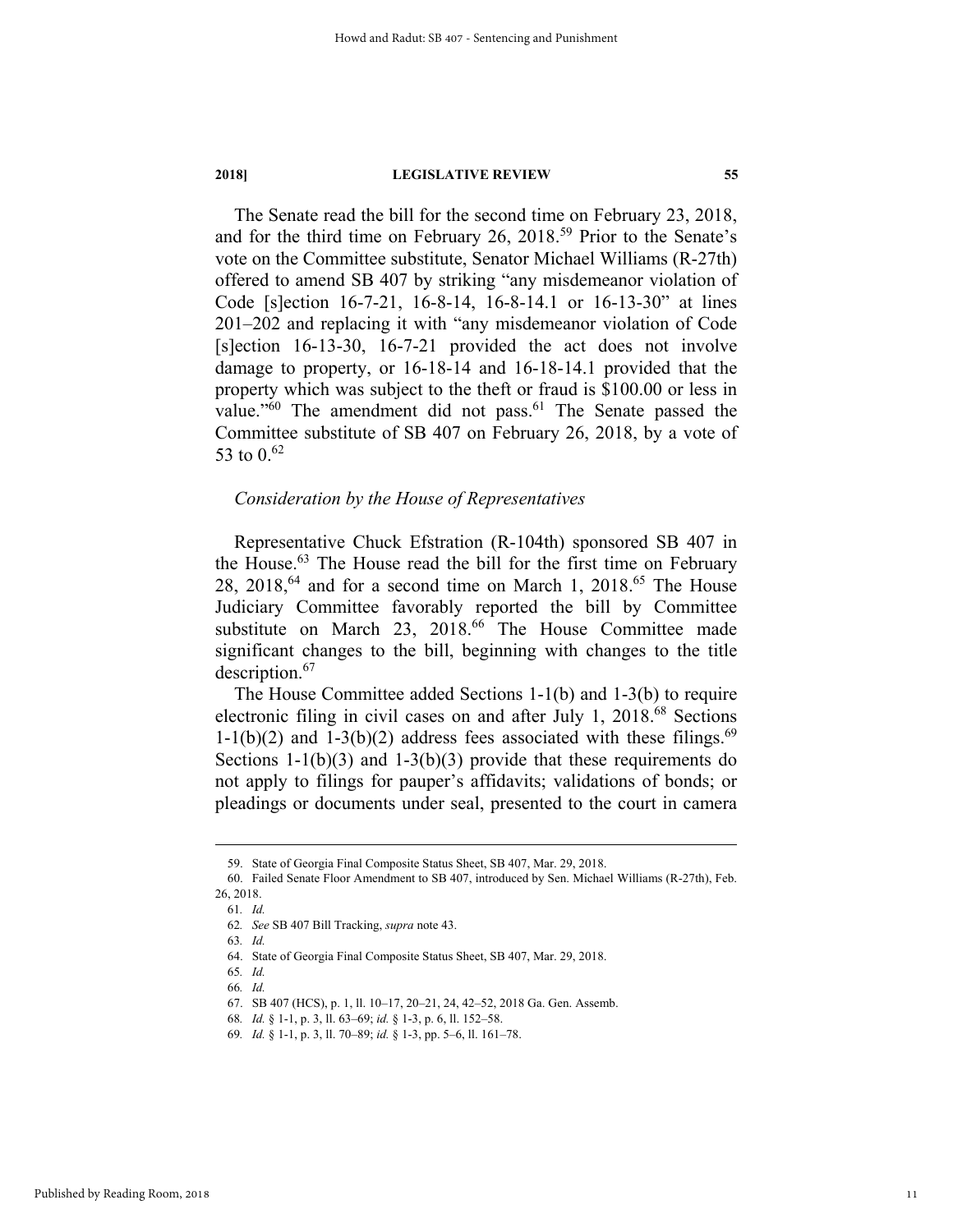or ex parte, or under other restrictions.<sup>70</sup> The requirements also do not affect filings made physically at the courthouse, during a state of emergency, or prior to the start of the mandatory electronic filing.<sup>71</sup> Sections 1-1(b)(4) and 1-3(b)(4) authorize the Judicial Council of Georgia to "make and publish in print or electronically such statewide minimum standards and rules as it deems necessary to carry out this Code section."<sup>72</sup>

The House Committee also added Part 1, Section 1A-1, which provides that when an attorney electronically files a pleading in a case, the attorney "shall be deemed to have consented to be served electronically with future pleadings" for the case unless the attorney files a rescission of consent.73 Section 1A-2 of Part 1 prohibits court clerks from entering into any exclusive agreements or contracts with electronic service providers.74

Section 2-3 removes the following language from subsection (a)(1): "or any misdemeanor violation of Code [s]ection 16-7-21, 16-8-14, 16-8-14.1, or 16-13-30."75 Section 2-3, subsection (a)(2) authorizes law enforcement officers to arrest people who commit misdemeanor violations under Code sections 16-7-21, 16-8-14, 16-8-14.1, and 16-13-30 when the officer witnesses the violation, receives information about a violation, or learns of the violation from another officer who witnessed it or received information about it.<sup>76</sup> When law enforcement officers make arrests under the amended statute, they must "ensure that the accused's fingerprints are obtained" and check the arrestee's criminal record with the Federal Bureau of Investigation and the Georgia Crime Information Center.<sup>77</sup> If the accused fails to appear at the time and place specified in the citation without a sufficient excuse, the court must issue a warrant for the accused to be brought before the court to answer for the

 <sup>70</sup>*. Id.* § 1-1, p. 3, ll. 90–94; SB 407 (HCS), § 1-3, p. 6, ll. 179–82, 2018 Ga. Gen. Assemb.

<sup>71</sup>*. Id.* § 1-1, p. 3–4, ll. 95–103; *id.* § 1-3, p. 6, ll. 183–91.

<sup>72</sup>*. Id.* § 1-1, p. 4, ll. 104–07; *id.* § 1-3, p. 6, ll. 192–95.

<sup>73</sup>*. Id.* § 1A-1, p. 9, ll. 283–91.

 <sup>74.</sup> SB 407 (HCS), § 1A-2, p. 9, ll. 297–304, 2018 Ga Gen. Assemb.

<sup>75</sup>*. Compare* SB 407 (SCS), § 2-3, p. 7, ll. 201–02, 2018 Ga. Gen. Assemb., *with* SB 407 (HCS), § 2-3, p. 10, l. 342, 2018 Ga. Gen. Assemb.

<sup>76</sup>*. Compare* SB 407 (SCS), § 2-3, p. 7, ll. 218–19, 2018 Ga. Gen. Assemb., *with* SB 407 (HCS), § 2-3, p. 11, ll. 349–53, 2018 Ga. Gen. Assemb.

 <sup>77.</sup> SB 407 (HCS), § 2-3, p. 11, ll. 353–58, 2018 Ga. Gen. Assemb.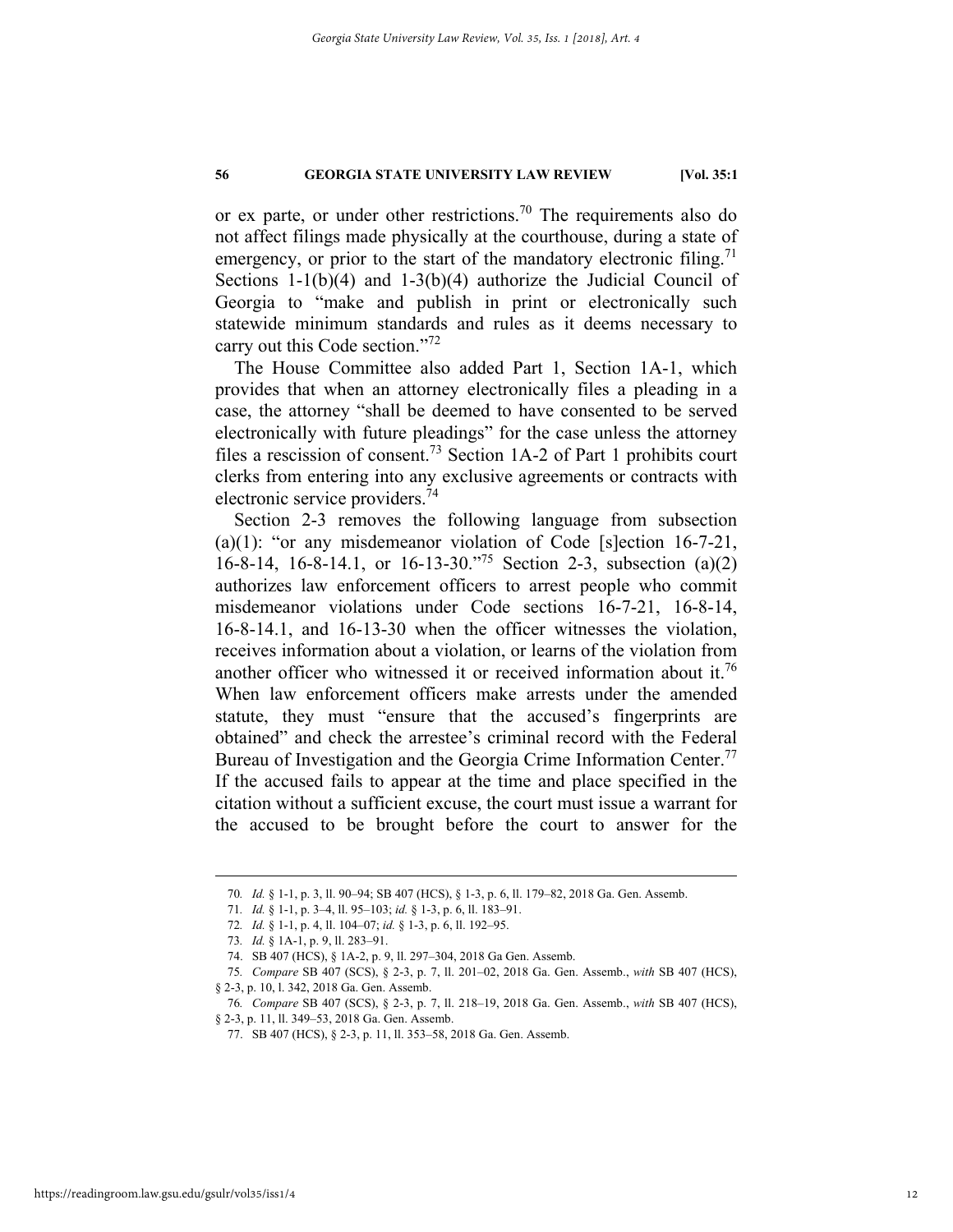misdemeanor charge and the failure to appear.<sup>78</sup> Then the accused may then "make a reasonable bond to appear on a given day" before the court.<sup>79</sup> Subsection (a)(3) requires that all responding officers' names be listed on the citation for any arrest concerning the operation of a motor vehicle.80

Section 2-6(d)(3) reinstates the language "through community service" from the previous version.<sup>81</sup> Section 2-6(d)(4) added the following language, which summarized subsection  $(d)(5)$  that had been removed: "When determining significant financial hardship, the court may consider whether the defendant is indigent and whether the defendant or his or her dependents has a developmental disability or is totally and permanently disabled."82

Section 2-8 clarifies which court an individual must petition to restrict access to his criminal history record.<sup>83</sup> An individual who had a felony charge dismissed or "*nolle prossed*" or was found not guilty must petition the court in which the individual was accused or convicted.84 If the charge was dismissed, the individual must instead petition the superior court in the county where the individual's arrest occurred.85

Section 2-11 specifies that an "agency" includes those educational institutions and religious organizations "that are nonprofit corporations or are qualified as tax exempt under 26 U.S.C.  $§ 501(c)(3)$ , as it existed on March 1, 2018.<sup>986</sup> This Section also adds and defines "educational advancement," which is often included as an alternative to community service.<sup>87</sup>

Section 4-5 authorizes the Department of Corrections ("DOC") to provide requested prescription information to federal and state law enforcement and prosecutorial officials upon their receipt of grand jury subpoenas, administrative subpoenas, or civil investigative

 <sup>78</sup>*. Id.* § 2-3, p. 11, ll. 367–71.

<sup>79</sup>*. Id.* § 2-3, p. 11, ll. 371–72.

<sup>80</sup>*. Id.* § 2-3, p. 11, ll. 359–66.

<sup>81</sup>*. Id.* § 2-6, p. 16, l. 540.

<sup>82</sup>*. Id.* § 2-6, p. 17, ll. 559–62.

 <sup>83.</sup> SB 407 (HCS), § 2-8, p. 17–19, ll. 579–636, 2018 Ga. Gen. Assemb.

<sup>84</sup>*. Id.* § 2-8, p. 17, ll. 582–86.

<sup>85</sup>*. Id.* § 2-8, p. 17, ll. 586–88.

<sup>86</sup>*. Id.* § 2-11, p. 21, ll. 715–17, 2018 Ga. Gen. Assemb.

<sup>87</sup>*. Id.* § 2-11, p. 23–24, ll. 804, 819.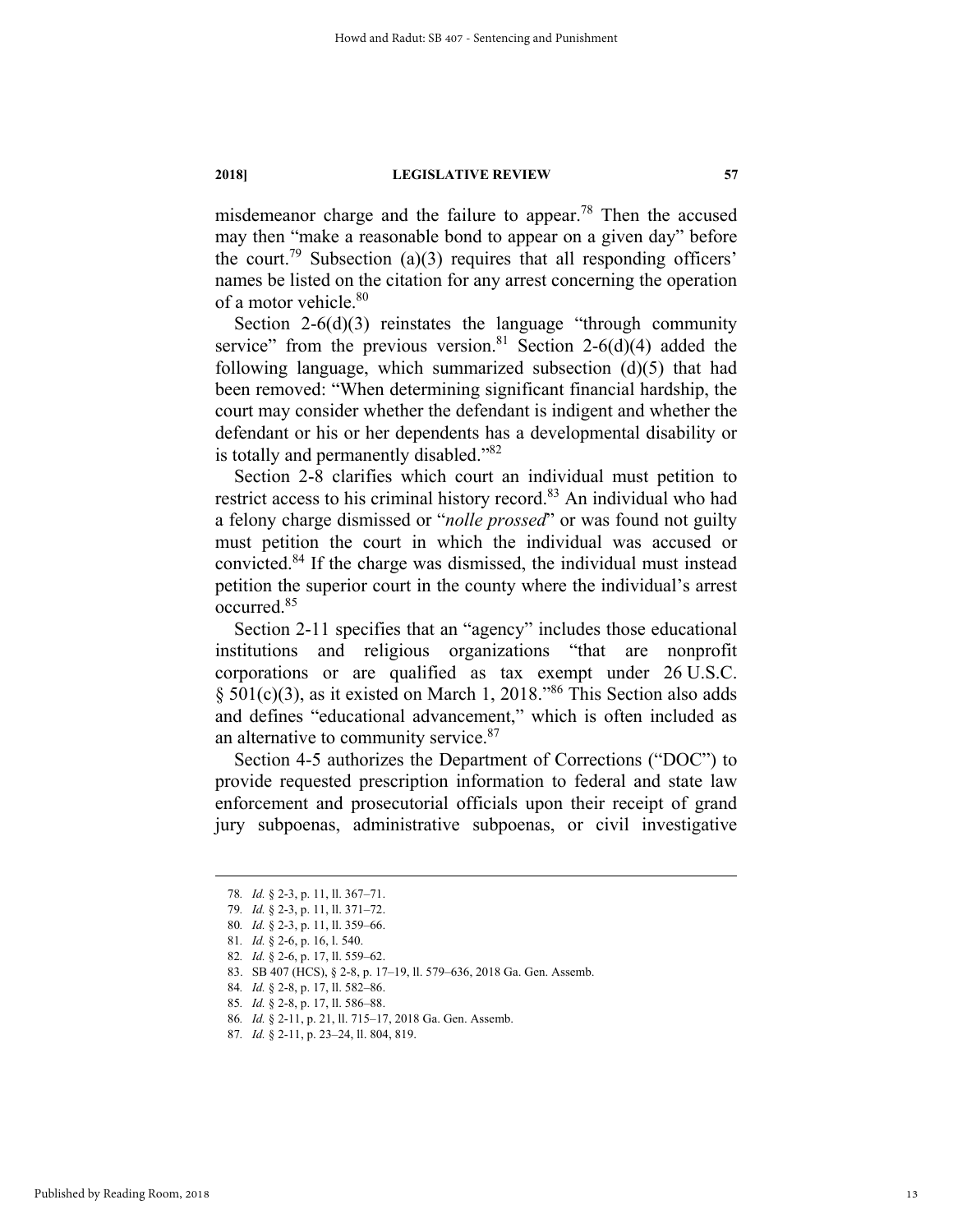demands in addition to search warrants.<sup>88</sup> Section 4-5 revises paragraph (5)(A), which now only allows the DOC to provide requested prescription information to "not more than two individuals who are members per shift or rotation of the prescriber's or dispenser's staff."89 Paragraph (8) of subsection (c) provides that the DOC may also provide requested prescription information "[t]o a prescription drug monitoring program operated by a government entity in another state or an electronic medical records system operated by a prescriber or health care facility," provided that the facility meets certain requirements.<sup>90</sup>

Section 5-1 replaces the existing language to authorize campus policemen and other full-time security personnel of the Technical College System of Georgia to make arrests for offenses committed on or within five hundred feet of that college's property.<sup>91</sup>

Sections 5-2, 5-3, and 5-4 insert "or the Technical College System of Georgia" after "University System of Georgia" each time the phrase occurs in the following Code sections: 36-36-2; 36-36-4; and 36-36-5, -6, -7, and -8. $92$  This insertion expands the applicability of the Sections to all public technical colleges in Georgia. Part VI, Section 6-1 repeals all laws in conflict with the Act.  $93$ 

The House read the bill for the third time on March 27, 2018.<sup>94</sup> Representatives Christian Coomer (R-14th), Rich Golick (R-40th), and Chuck Efstration offered to amend the Committee substitute by replacing "superior" with "state" on line 170, and by replacing lines 544 through 564 with the following:

A defendant shall be required to serve the number of hours in community service which equals the number derived by dividing the amount owed by the defendant, including moneys assessed by a provider of probation services, by the federal minimum hourly wage or by the amount specified by the court. If the court orders educational advancement, the court shall determine the numbers of

 <sup>88</sup>*. Id.* § 4-5, pp. 35–36, ll. 1182–99.

 <sup>89.</sup> SB 407 (HCS), § 4-5, pp. 35–36, ll. 1207–08, 2018 Ga. Gen. Assemb.

<sup>90</sup>*. Id.* § 4-5, p. 36, ll. 1238–42.

<sup>91</sup>*. Id.* § 5-1, p. 37, ll. 1245–52.

<sup>92</sup>*. Id.* § 5-2, p. 37, l. 1260; *id.* § 5-3, pp. 37–39, ll. 1260, 1281, 1288, 1308, 1312, 1319; *id.* § 5-4, p.

<sup>39,</sup> ll. 1328–39.

 <sup>93.</sup> SB 407 (HCS), § 6-1, p. 39, l. 1342, 2018 Ga. Gen. Assemb.

 <sup>94.</sup> State of Georgia Final Composite Status Sheet, SB 407, Mar. 29, 2018.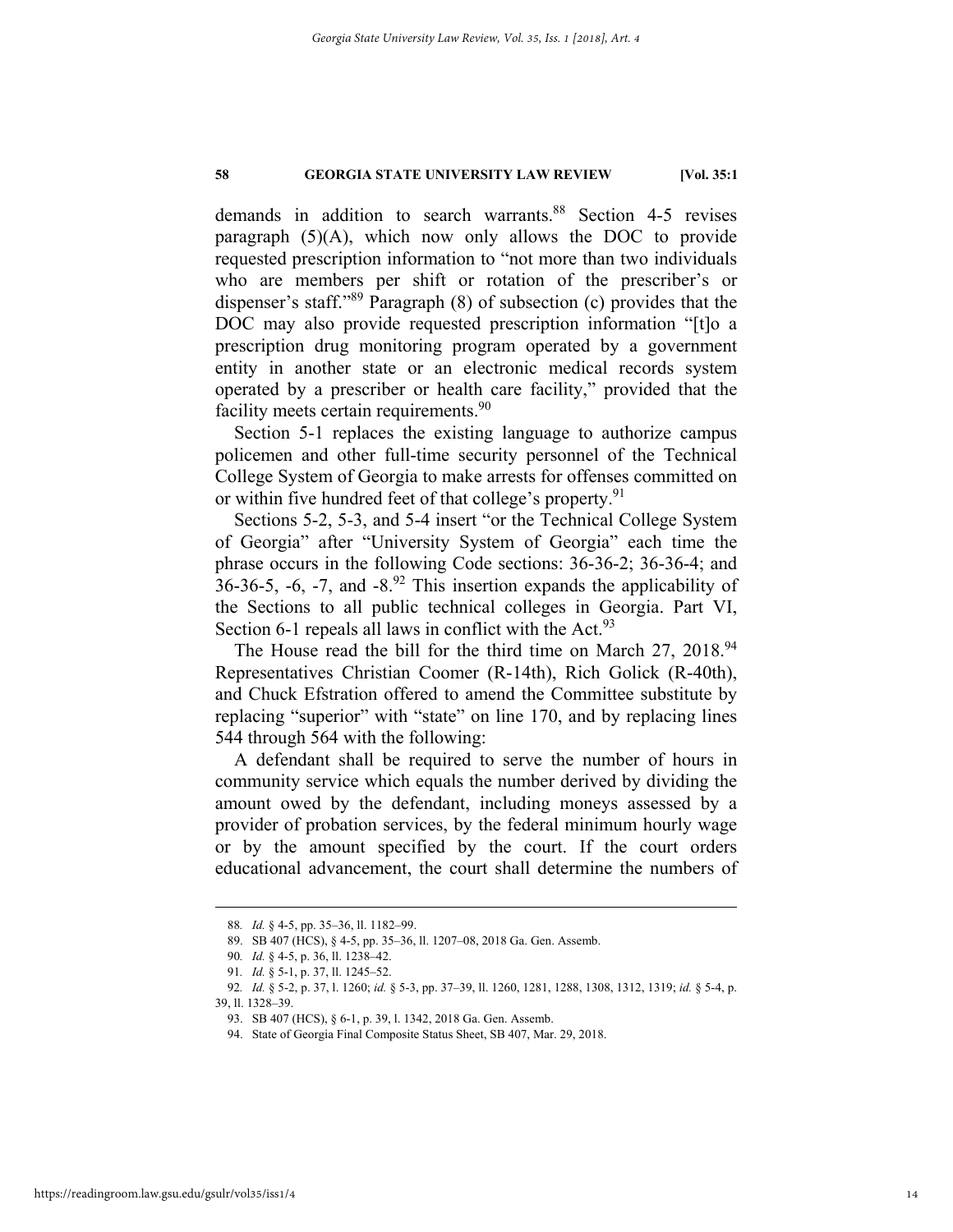hours required to be completed. Prior to or subsequent to sentencing, a defendant, or subsequent to sentencing, a community supervision officer, may request that the court make all or any portion of the amount owed by the defendant be satisfied under this subsection. At the time of sentencing, the court may waive the imposition of a fine, exclusive of the payment of statutory surcharges, upon a determination that a defendant has a significant financial hardship or inability to pay or other extenuating factors exist that prohibit payment or collection of such fine. When determining significant financial hardship, the court may consider whether the defendant is indigent and whether the defendant or his or her dependents has a developmental disability or is totally and permanently disabled. If the court waives the imposition of a fine under this paragraph, it shall instead impose a theoretical fine and the defendant shall be required to pay the statutory surcharges associated therewith.<sup>95</sup>

The House adopted the amendment. The House passed the Committee substitute of SB 407 on March 27, 2018, by a vote of 170 to  $0.96$ 

### *Reconsideration by the Senate and House of Representatives*

The House transmitted the bill back to the Senate on March 27,  $2018.<sup>97</sup>$  Senator Bill Cowsert (R-46th) attempted to amend the House substitute by striking lines 145 through 206 from the bill, but his amendment failed.98 The Senate agreed to the House Committee substitute as amended on March 29, 2018, by a vote of 49 to 2.99 However, the Senate made some amendments to the bill. The first amendment clarified the fees associated with electronic filing.<sup>100</sup> Additionally, it changed the July 1, 2018, date for implementing the mandatory shift to electronic filing, to January 1, 2019.<sup>101</sup> It also

 <sup>95.</sup> SB 407 (HCSFA), 2018 Ga. Gen. Assemb.

<sup>96</sup>*. See* SB 407 Bill Tracking, *supra* note 43.

 <sup>97.</sup> State of Georgia Final Composite Status Sheet, SB 407, Mar. 29, 2018.

 <sup>98.</sup> Failed Senate Floor Amendment to SB 407, introduced by Sen. Bill Cowsert (R-46th), Mar. 29, 2018.

 <sup>99.</sup> Georgia Senate Voting Record, SB 407, Vote #772 (Mar. 29, 2018).

 <sup>100.</sup> SB 407 (SFA), p. 3, ll. 78–81, 2018 Ga. Gen. Assemb.

<sup>101</sup>*. Id.*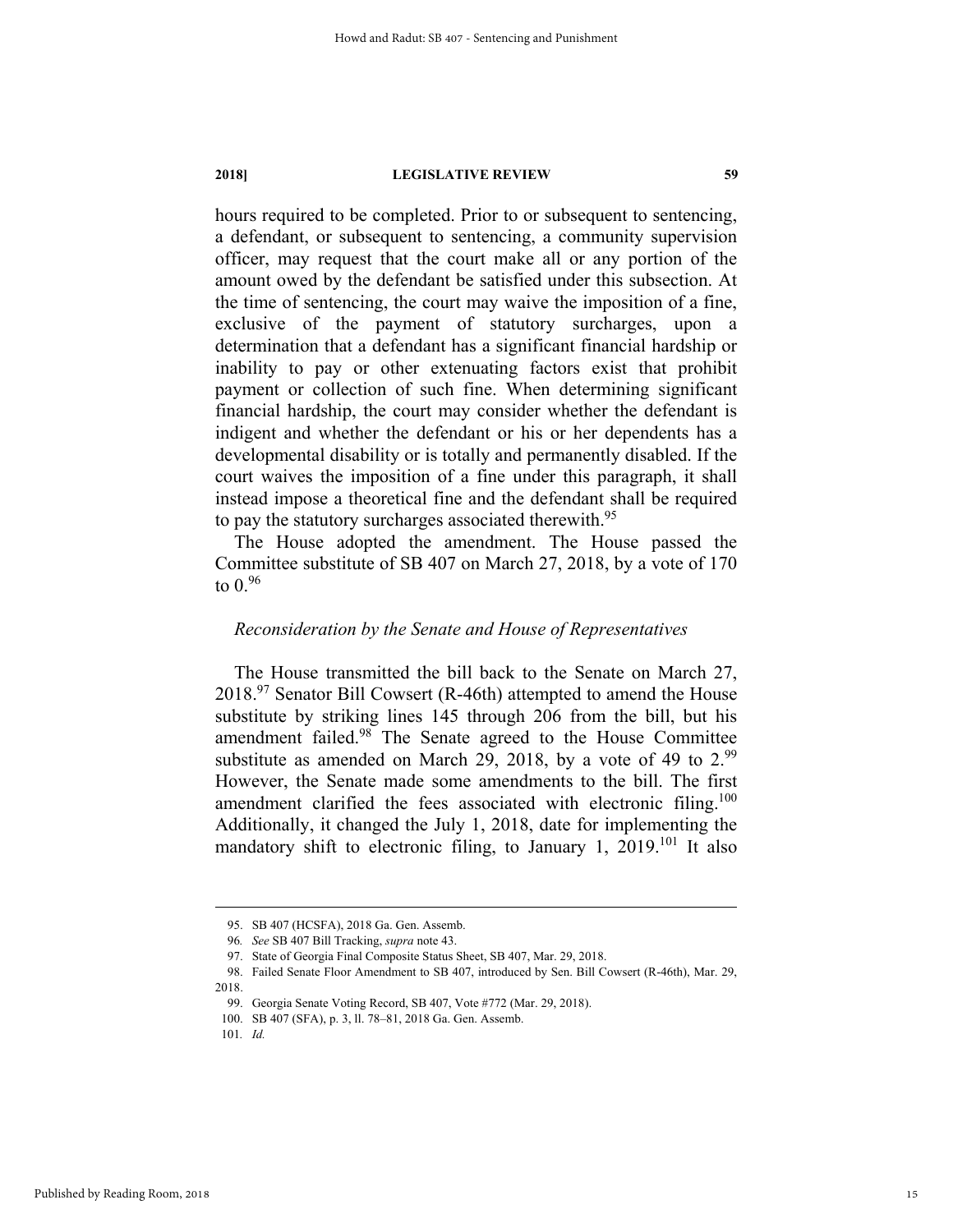added language to the bill's preamble.<sup>102</sup> Lastly, the bill added the following language: "This subsection may have an effective date between July 1, 2018, and December 31, 2018, when by court rule or standing order, the court commences mandatory electronic filing prior to January 1, 2019."<sup>103</sup> The House agreed to the Senate amendments on March 29, 2018, by a vote of 172 to  $0$ ,  $104$  and Governor Nathan Deal  $(R)$  signed the bill on May 7, 2018.<sup>105</sup>

*The Act* 

### *Mandatory Electronic Filing*

Sections 1-1 and 1-3 amend Code sections 15-6-11 and 15-7-5, respectively, by requiring all superior courts to provide for electronic filing of pleadings and other related documents in civil and criminal cases starting January 1, 2019.106 Revised Code sections 15-6-11 and 15-7-5 authorize each court's electronic service provider to charge a one-time filing fee not to exceed \$30.00 per filer, per party; a supplemental fee of \$5.00 for each additional filing after the party's first ten electronic filings in civil actions; and a convenience fee not to exceed 3.5% plus a payment services fee of thirty cents per transaction.<sup>107</sup> The clerk of superior court retains \$2.00 from the onetime filing fee and submits it to the county's governing authority.<sup>108</sup> Attorneys and pro se litigants are allowed free, unlimited access to view and download any electronically filed pleadings and documents related to their civil actions.<sup>109</sup> The amendments to Code sections 15-6-11 and 15-7-5 do not apply to filings for pauper's affidavits; validations of bonds; or pleadings or documents under seal, presented to the court *in camera* or ex parte, or under other restrictions.110 The

 <sup>102</sup>*. Id.*

<sup>103</sup>*. Id.*

 <sup>104.</sup> Video Recording of Senate Proceedings at 1 hr., 0 min., 54 sec. (Mar. 29, 2018) (remarks by Jan Jones), https://www.youtube.com/watch?v=LsOIT7S-foQ&feature=youtu.be [https://perma.cc/8HHT-UMN9] [hereinafter Video Recording of Senate Proceedings].

<sup>105</sup>*. See* SB 407 Bill Tracking, *supra* note 43.

 <sup>106. 2018</sup> Ga. Laws 550, § 1-1, at 551–53; 2018 Ga. Laws 550, § 1-3, at 554–55.

 <sup>107.</sup> O.C.G.A. §§ 15-6-11(b)(2)(A), 15-7-5(b)(2)(A) (Supp. 2018).

 <sup>108.</sup> O.C.G.A. §§ 15-6-11(b)(2)(B), 15-7-5(b)(2)(B) (Supp. 2018).

 <sup>109.</sup> O.C.G.A. §§ 15-6-11(b)(2)(C), 15-7-5(b)(2)(C) (Supp. 2018).

 <sup>110.</sup> O.C.G.A. §§ 15-6-11(b)(3)(A)(i), 15-7-5(b)(3)(A)(i) (Supp. 2018).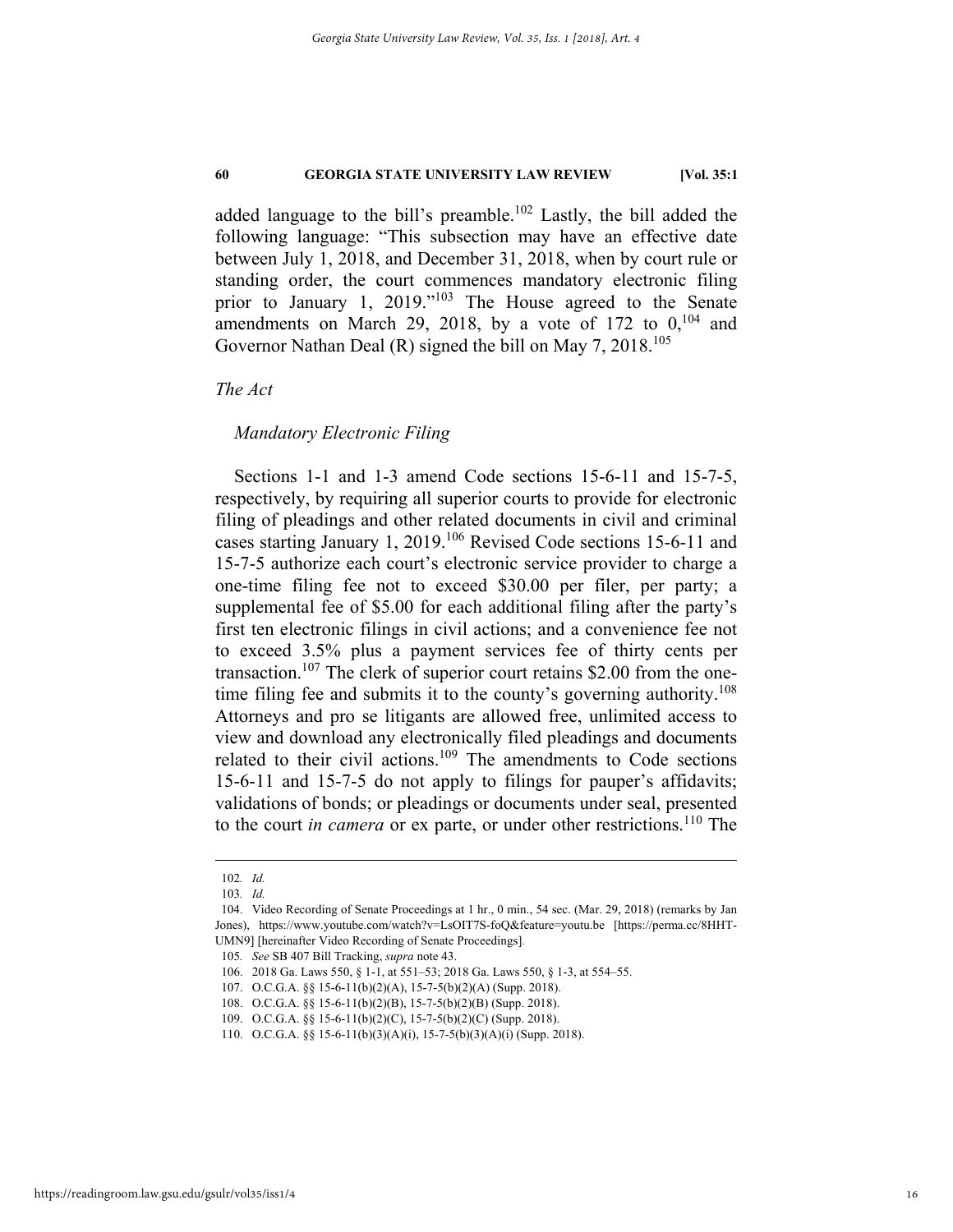amendments also do not affect filings made physically at the courthouse, during a state of emergency, or prior to the start of the mandatory electronic filing.<sup>111</sup>

Section 1-2 amends Code section 15-6-61 to mandate that the automated criminal case management system, in which the superior court clerks log all criminal accusations and indictments, be maintained in accordance with rules promulgated by the Criminal Case Data Exchange Board.112 The superior court clerks must collect and may transmit all electronically collected data to the Georgia Superior Court Clerks' Cooperative Authority and to the Council of Superior Court Clerks of Georgia.<sup>113</sup>

Section 1A-1 amends Code section 9-11-5.<sup>114</sup> When an attorney electronically files a pleading in a case, the attorney "shall be deemed to have consented to be served electronically with future pleadings" for the case unless the attorney files a rescission of consent as set forth in Code section 9-11-5(f)(2).<sup>115</sup> Section 1A-2 adds Code section 15-1-22, which prohibits court clerks from entering into any exclusive agreements or contracts with electronic service providers.116 However, court clerks are not required to enter into agreements or contracts with more than one electronic service provider.<sup>117</sup>

## *Mandatory Juvenile Delinquent Data Collection*

Section 1-4 adds a new subsection to Code section 15-11-64, which requires juvenile court clerks to collect and transmit data on each alleged delinquent child pursuant to the rules created by the Judicial Council of Georgia.<sup>118</sup> The Judicial Council of Georgia must make and publish statewide minimum standards for the data

 <sup>111.</sup> O.C.G.A. §§ 15-6-11(b)(3)(A)(ii)–(iv), 15-7-5(b)(3)(A)(ii)–(iv) (Supp. 2018).

 <sup>112. 2018</sup> Ga. Laws 550, § 1-2, at 553–54.

 <sup>113.</sup> O.C.G.A. § 15-6-11(18) (Supp. 2018).

 <sup>114. 2018</sup> Ga. Laws 550, § 1A-1, at 558.

 <sup>115.</sup> O.C.G.A. § 15-7-5(f)(4) (Supp. 2018).

 <sup>116. 2018</sup> Ga. Laws 550, § 1A-2, at 558.

 <sup>117.</sup> O.C.G.A. § 15-1-22 (Supp. 2018).

 <sup>118. 2018</sup> Ga. Laws 550, § 1-4, at 556.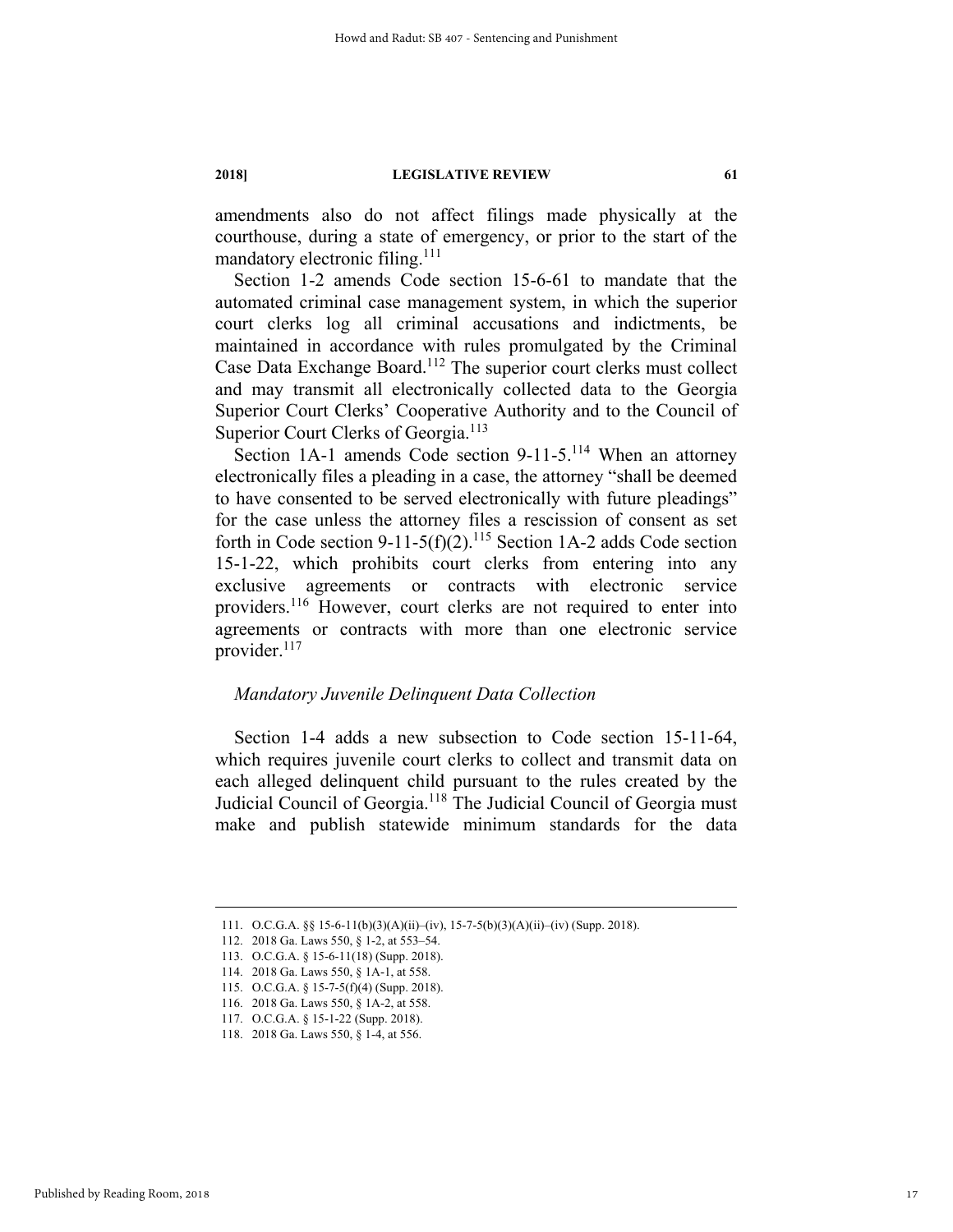collection.119 The juvenile court clerks must then develop and enact policies and procedures to meet these standards.<sup>120</sup>

# *Criminal Case Data Exchange Board*

Section 1-5 amends Code section 35-6A-2 by clarifying that "Board" means the Criminal Case Data Exchange Board and that "Council" means the Criminal Justice Coordinating Council, within Chapter 6A of Title 35.121

Section 1-6 adds two new Code sections, 35-6A-13 and 35-6A-14.122 Code section 35-6A-13 creates the Criminal Case Data Exchange Board.<sup>123</sup> The board consists of the following fifteen members: the directors of the Criminal Justice Coordinating Council, the Georgia Crime Information Center, the Office of Planning and Budget, the Administrative Office of the Courts, and the Georgia Public Defender Council; the commissioners of administrative services, corrections, and community supervision; the executive director of the Georgia Technology Authority; the executive counsel of the Governor; a representative of the Prosecuting Attorneys' Council of the State of Georgia; a superior court judge; a clerk of a superior court; a sheriff, and a county commissioner.<sup>124</sup> The last four members may not serve on the board beyond the time they hold the office which initially made them eligible to serve on the board.<sup>125</sup>

Upon any member's death, resignation, disqualification, or removal, his or her vacancy will be filled in the same way as the original appointment, and the successor will serve the rest of the original member's term.126 The members must select a chairperson and have the discretion to elect other officers and committees among themselves.127 Although members serve without compensation, they

 <sup>119.</sup> O.C.G.A. § 15-11-64(c) (Supp. 2018).

<sup>120</sup>*. Id.*

 <sup>121. 2018</sup> Ga. Laws 550, § 1-5, at 556.

 <sup>122. 2018</sup> Ga. Laws 550, § 1-6, at 556–57.

 <sup>123.</sup> O.C.G.A. § 35-6A-13(a) (Supp. 2018).

 <sup>124.</sup> O.C.G.A. § 35-6A-13(a)(1)–(2) (Supp. 2018).

 <sup>125.</sup> O.C.G.A. § 35-6A-13(a)(2).

 <sup>126.</sup> O.C.G.A. § 35-6A-13(b) (Supp. 2018).

 <sup>127.</sup> O.C.G.A. § 35-6A-13(e) (Supp. 2018).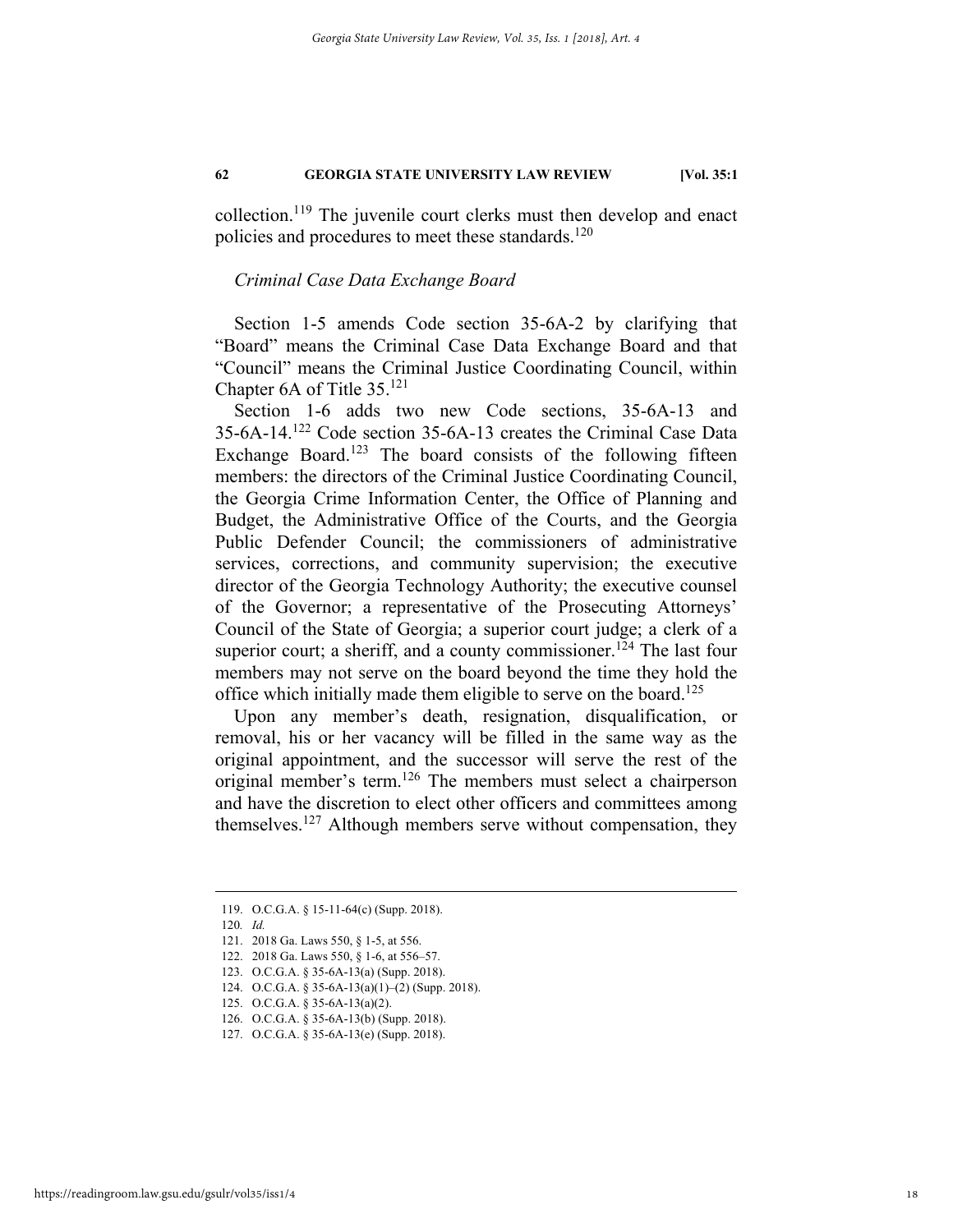may receive reimbursement for travel and other expenses necessarily incurred through their service on the board.<sup>128</sup>

Code section 35-6A-14 outlines the Criminal Case Data Exchange Board's duties.129 The board meets whenever and wherever its members determine is "necessary or convenient to perform its duties."130 The board also meets at the request of its chairperson, the council's chairperson, or the Governor.<sup>131</sup> The board must  $(1)$ promulgate rules regarding electronic criminal case filings and the exchange criminal case data, (2) assist in developing and reviewing Georgia's criminal case data exchange and management system, (3) provide regular advice to the council's director, and (4) perform its duties as required by federal law or regulation.<sup>132</sup> The Georgia Crime Information Center is responsible for providing public access to criminal case information exchange data.<sup>133</sup> The Georgia Technology Authority may not release any of the collected data.<sup>134</sup>

# *Misdemeanor Bail Reform*

Section 2-1 adds Code section 15-5-21.1, which requires the Judicial Council of Georgia to "develop a uniform misdemeanor citation and complaint form for use by all law enforcement officials who are empowered to arrest individuals for misdemeanors and local ordinance violations."135 The standardized form serves as the citation, summons, accusation, or other such documentation of the charged offense.<sup>136</sup>

Section 2-2 amends Code section 15-7-42 by adding a subsection, which states that "[t]he prosecution of misdemeanors may proceed by accusation as provided in Code Section 17-7-71, citation or citation and arrest as provided for by law, or summons."<sup>137</sup>

131*. Id.*

134*. Id.*

 <sup>128.</sup> O.C.G.A. § 35-6A-13(f) (Supp. 2018).

 <sup>129.</sup> O.C.G.A. § 35-6A-14(a) (Supp. 2018).

 <sup>130.</sup> O.C.G.A. § 35-6A-14(a)(1) (Supp. 2018).

 <sup>132.</sup> O.C.G.A. § 35-6A-14(a)(3)–(6) (Supp. 2018).

 <sup>133.</sup> O.C.G.A. § 35-6A-14(b) (Supp. 2018).

 <sup>135. 2018</sup> Ga. Laws 550, § 2-1, at 558.

 <sup>136.</sup> O.C.G.A. § 15-5-21.1 (Supp. 2018).

 <sup>137. 2018</sup> Ga. Laws 550, § 2-2, at 559.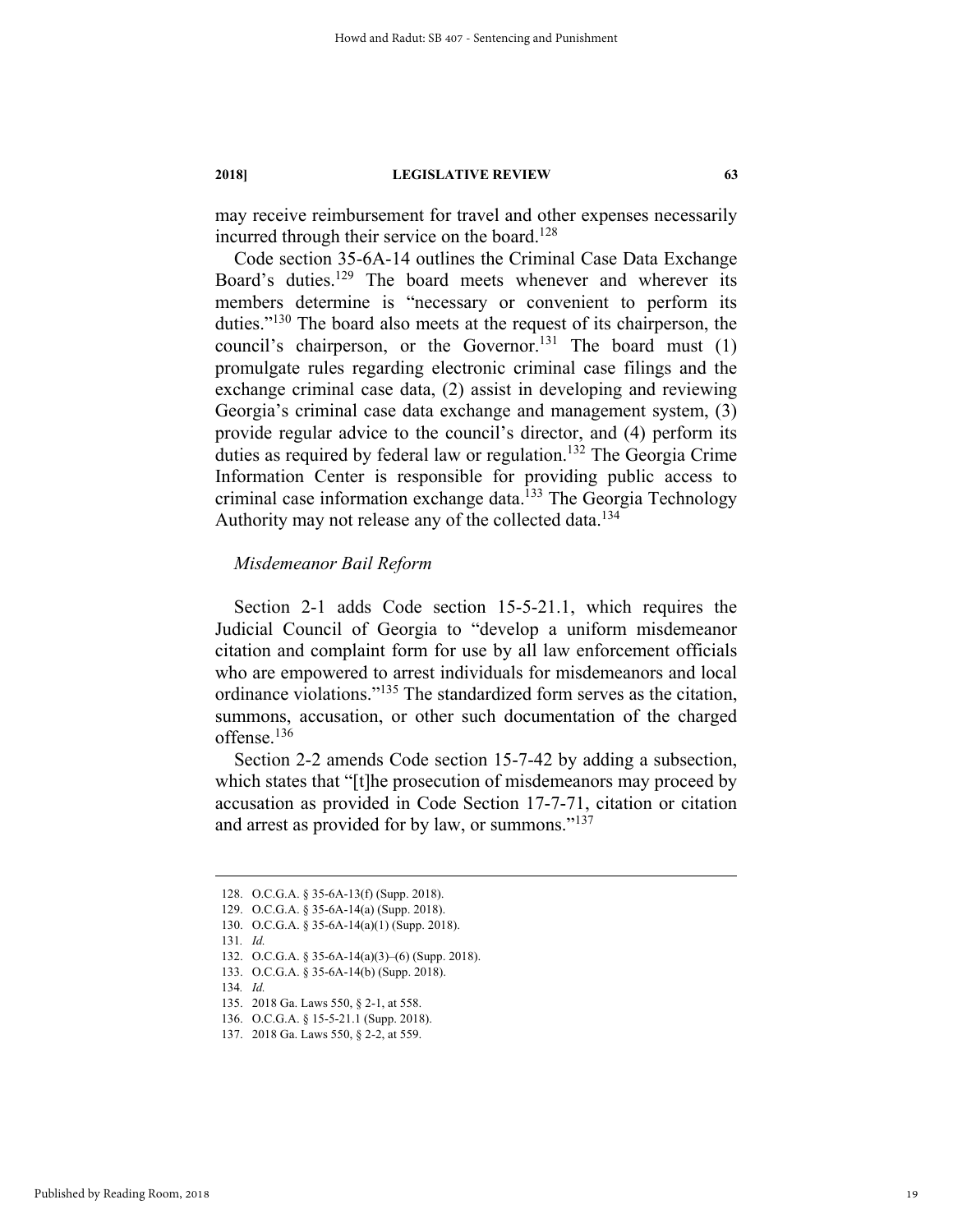Section 2-3 amends Code section 17-4-23.<sup>138</sup> The statute now authorizes law enforcement officers to arrest people "accused of violating any law or ordinance governing the operation, licensing, registration, maintenance, or inspection of motor vehicles" or violating certain paragraphs of Code section  $3-3-23(a)$ .<sup>139</sup> Law enforcement officers may also arrest people accused of a misdemeanor violations under Code sections 16-7-21, 16-8-14, 16-8-14.1, or 16-13-30 when the officer witnesses the violation, receives information about the violation, or learns of the violation from another officer who witnesses or receives information about the violation.140 When law enforcement officers make arrests under the amended statute, they must "ensure that the accused's fingerprints are obtained" and check the accused's criminal record with the Federal Bureau of Investigation and the Georgia Crime Information Center.<sup>141</sup>

Section 2-4 amends Code section 17-6-1 to include offenses in violation of local ordinances in the list of offenses that are bailable.<sup>142</sup> The amended statute prohibits courts from imposing "excessive bail," instructing them to impose only the conditions "reasonably necessary" to ensure attendance at court appearances and protect the public's safety.143 When determining bail, the statute also lists specific factors for the court to consider, such as the accused's financial resources, financial obligations, and earnings, among other things.144

Section 2-5 amends Code section  $17-6-12$ .<sup>145</sup> Now, "other judge[s] sitting by designation under the express written authority" of an elected judge may enter written orders in support of releasing individuals on their own recognizance.<sup>146</sup> The amended statute also provides some leniency to accused individuals upon a finding of a sufficient excuse.<sup>147</sup>

- 139. O.C.G.A. § 17-4-23(a)(1) (Supp. 2018).
- 140. O.C.G.A. § 17-4-23(a)(2) (Supp. 2018).
- 141*. Id.*

- 143. O.C.G.A. § 17-6-1(b)(1) (Supp. 2018).
- 144. O.C.G.A. § 17-6-1(f)(2) (Supp. 2018).
- 145. 2018 Ga. Laws 550, § 2-5, at 562.
- 146. O.C.G.A. § 17-6-12(b) (Supp. 2018).
- 147. O.C.G.A. § 17-6-12(d) (Supp. 2018).

 <sup>138. 2018</sup> Ga. Laws 550, § 2-3, at 559–60.

 <sup>142. 2018</sup> Ga. Laws 550, § 2-4, at 560–62.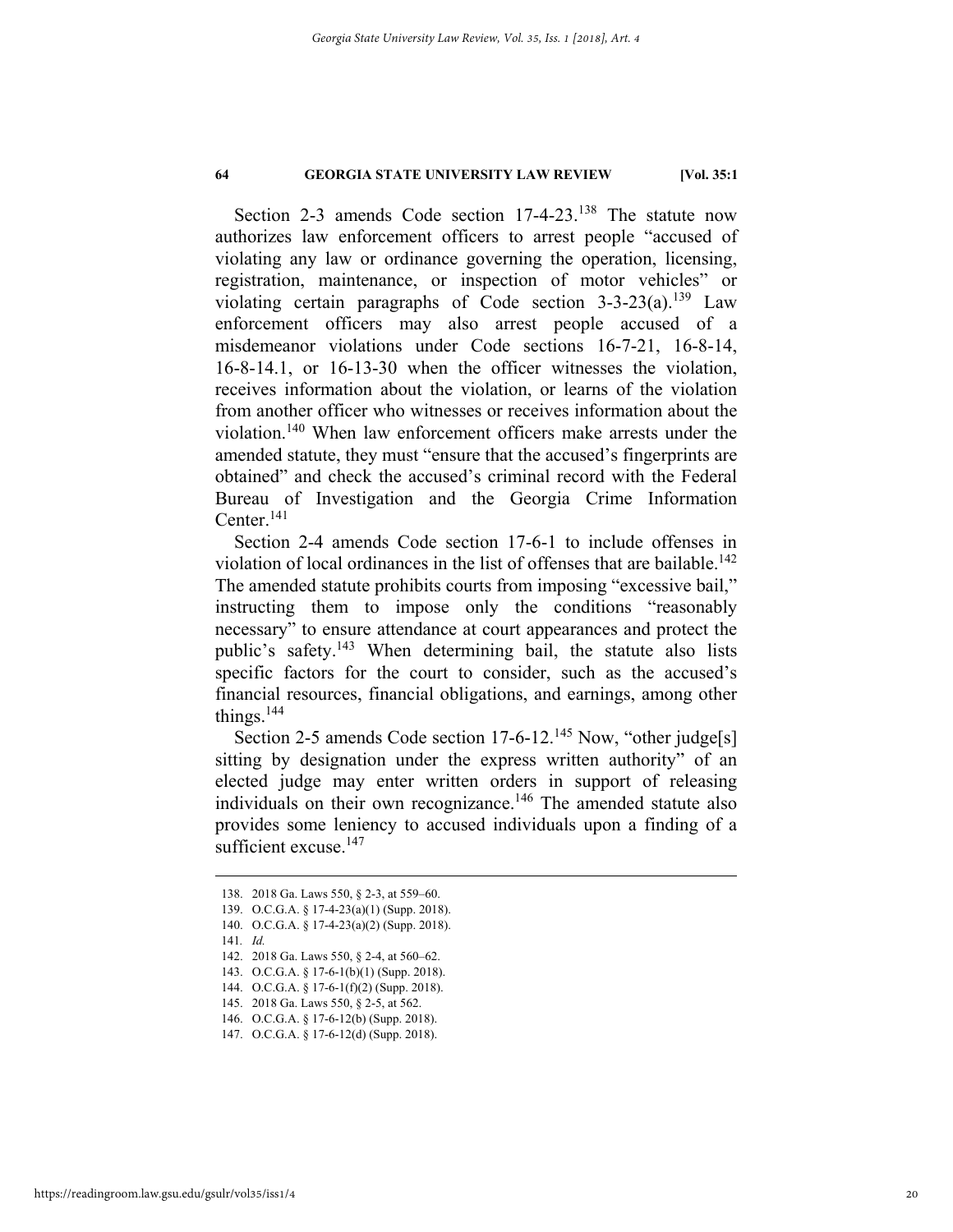# *Felony Probation Reform*

Section 2-6 amends Code section 17-10-1.<sup>148</sup> Defendants convicted of felonies who had no prior felony convictions or were sentenced under subsection (a) or (c) of Code section 16-13-2 or Article 3 of Chapter 8 of Title 42 are eligible for early release from probation, provided they either received probation or a prison sentence of a year or less followed by probation for the underlying felony conviction.<sup>149</sup> However, defendants convicted of a crime requiring their registry as a sex offender must serve out their entire sentence unless and until a court orders their unsupervised probation.<sup>150</sup> Section 2-6 also adds definitions of "developmental disability," "indigent," "significant hardship," and "totally and permanently disabled."<sup>151</sup>

Code section 17-10-1 also lists other specific factors that the court must consider in setting bail, such the accused's financial resources, financial obligations, and earnings, among other factors.152 When the court orders educational advancement, the court will determine how many hours the defendant must complete.<sup>153</sup> If the court determines that a defendant cannot pay or has a significant financial hardship, the court may waive the fine and impose a theoretical fine.<sup>154</sup> The defendant must then pay the statutory surcharges associated with the theoretical fine.155 To determine whether a significant financial hardship exists, the courts may consider whether a defendant is indigent and whether the defendant or the defendant's dependents have a developmental disability or a permanent disability.<sup>156</sup>

Section 2-7 amends Code section 17-10-8 by capping the additional fine a judge may impose at \$100,000 upon a felony conviction and by clarifying that the judge may only impose an additional fine when the statutory fine amount is not set by law.<sup>157</sup>

 <sup>148. 2018</sup> Ga. Laws 550, § 2-6, at 562–64.

 <sup>149.</sup> O.C.G.A. § 17-10-1(a)(1)(B) (Supp. 2018).

 <sup>150.</sup> O.C.G.A. § 17-10-1(a)(2)(A)(iii) (Supp. 2018).

 <sup>151. 2018</sup> Ga. Laws 550, § 2-6, at 563.

 <sup>152.</sup> O.C.G.A. § 17-10-1(d)(2) (Supp. 2018).

 <sup>153.</sup> O.C.G.A. § 17-10-1(d)(3) (Supp. 2018).

 <sup>154.</sup> O.C.G.A. § 17-10-1(d)(4) (Supp. 2018).

<sup>155</sup>*. Id.*

<sup>156</sup>*. Id.*

 <sup>157. 2018</sup> Ga. Laws 550, § 2-7, at 564.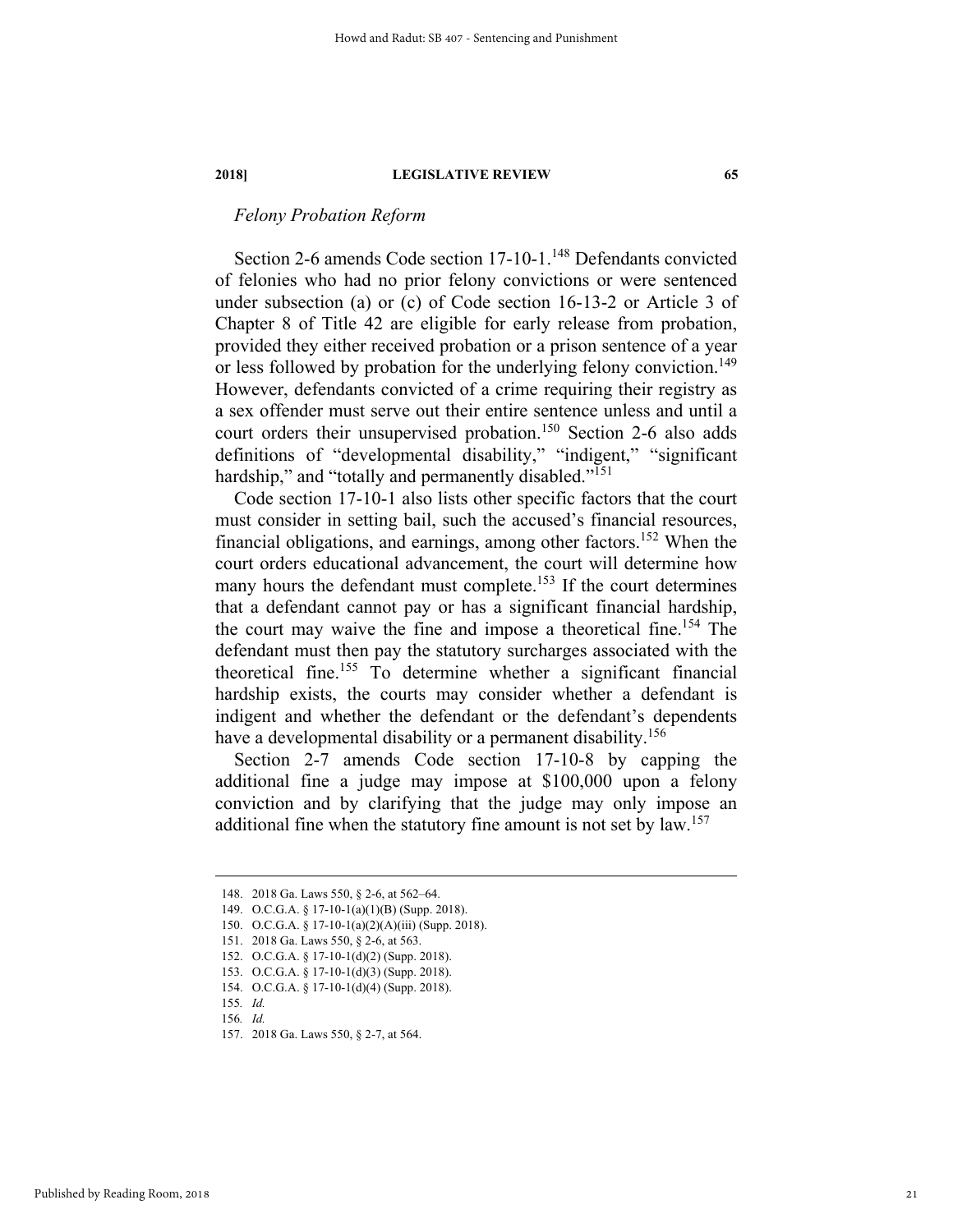Section 2-8 amends Code section 35-3-37 by clarifying which court an individual must petition to restrict access to his or her criminal history record.158 An individual who had a felony charge dismissed or *nolle prossed* or was found not guilty, but still received a misdemeanor conviction, must petition the court in which the individual was accused or convicted.<sup>159</sup> If the misdemeanor was dismissed, the individual must instead petition the superior court in the county where his arrest occurred.<sup>160</sup>

### *Driving Privileges*

Section 2-9 adds a new subsection to Code section 40-5-22.<sup>161</sup> The Department of Driver Services ("DDS") may issue a probationary license, a limited driving permit, or an ignition interlock device limited driving permit to any individual whose license has expired and who is eligible for such license under Code sections 40-5-58, - 64.1,  $-75$ , or  $-76$ .<sup>162</sup>

Section 2-10 amends Code section 40-5-76 by authorizing judges to order the DDS to issue an ignition interlock device limited driving permit to a defendant as set forth in subsections (c) and (e) of Code section 40-5-6.1 or with other conditions that the court deems appropriate.<sup>163</sup> A judge may also order the DDS to suspend or revoke a defendant's license.<sup>164</sup> A defendant must pay any fine associated with reinstating his or her license unless the court waives the fee.<sup>165</sup> The court may order the DDS to issue a limited driving permit or ignition interlock device limited driving permit for one year with the possibility for renewal.166

 <sup>158. 2018</sup> Ga. Laws 550, § 2-8, at 565–66.

 <sup>159.</sup> O.C.G.A. § 35-3-37(j)(1) (Supp. 2018).

<sup>160</sup>*. Id.*

 <sup>161. 2018</sup> Ga. Laws 550, § 2-9, at 566.

 <sup>162.</sup> O.C.G.A. § 40-5-22(e) (Supp. 2018).

 <sup>163. 2018</sup> Ga. Laws 550, § 2–10, at 566–67.

 <sup>164.</sup> O.C.G.A. § 40-5-76(a)(1)(D) (Supp. 2018).

 <sup>165.</sup> O.C.G.A. § 40-5-76(a)(2) (Supp. 2018).

 <sup>166.</sup> O.C.G.A. § 40-5-76(a)(3) (Supp. 2018).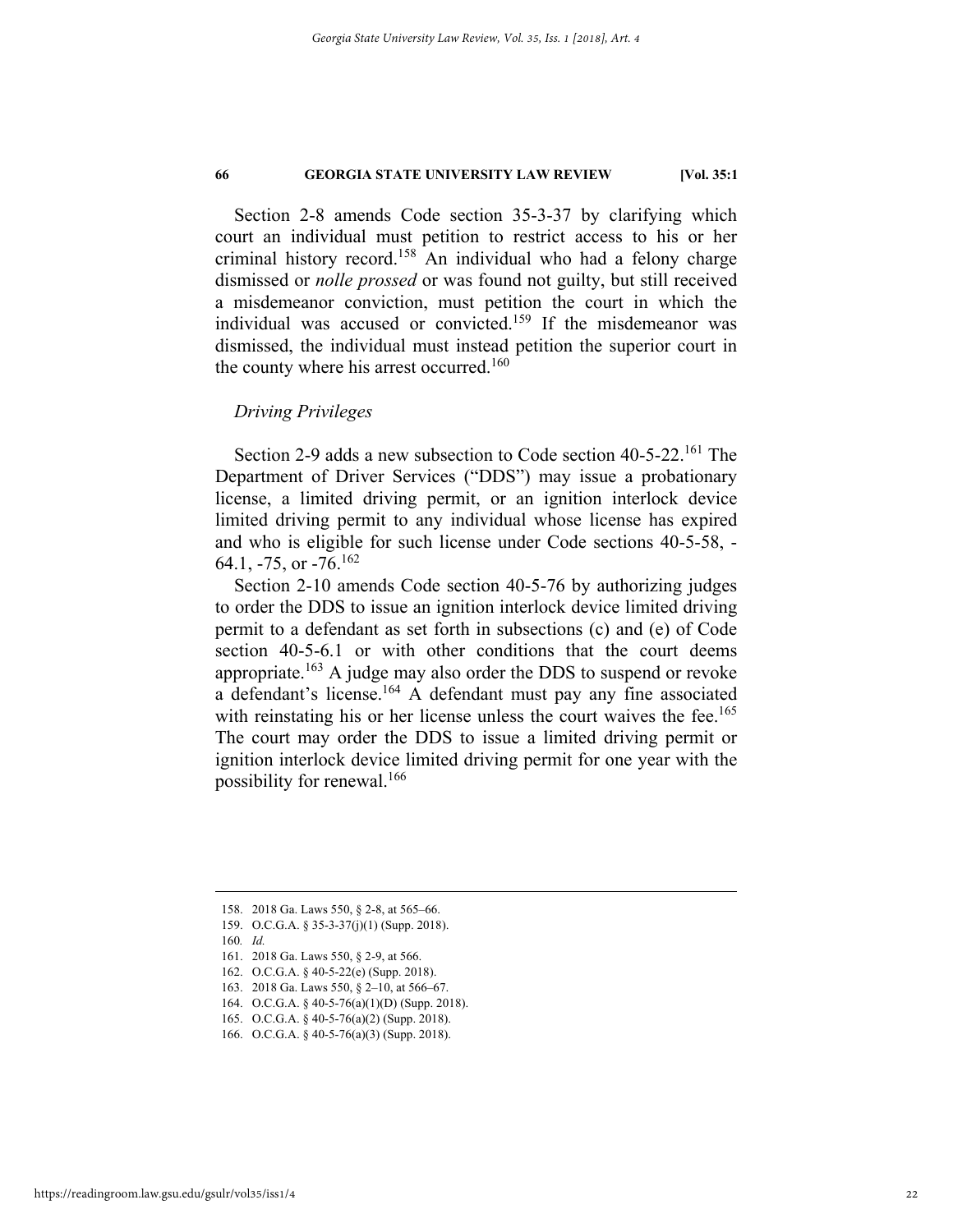*Community Service or Educational Advancement as a Condition of Probation* 

Section 2-11 amends Code sections 42-3-50, -51, -52, -53, and -54 by adding definitions for the following terms: "agency," "community service," "community service officer," and "educational advancement."167 Section 2-11 removed paragraph (1) of subsection (c) of Code section 42-3-50 which referenced paragraph (1) of subsection (c) of Code section 42-3-52, which the Act also removed as discussed below.<sup>168</sup>

Code section 42-3-51 clarifies that the court selects which agencies may participate in the court's community service or educational programs.169 Due to the amendments, community service officers and agency officers are not legally liable for their acts performed while an offender participates in an educational advancement program, unless their acts constitute gross negligence, recklessness, or willful misconduct.170

Code section 42-3-52 provides that courts may order either community service or educational advancement—rather than just community service and instead of court-imposed fines—as a condition of parole for offenders convicted of traffic violations; ordinance violations; noninjurious, nondestructive, and nonviolent misdemeanors or felonies; and other violations as determined by the court.171 The court may confer with the prosecutor, defense counsel, community service or supervision officers, or other interested persons to determine the appropriateness of community service or educational advancement for an offender.172 Section 2-11 removed all paragraphs of subsection (c) of former Code section 42-3-52, which allowed certain offenders to fulfill their community service obligations by becoming live-in attendants for disabled persons.<sup>173</sup>

Code sections 42-3-53, 42-3-54, and 42-8-34 include "educational advancement" everywhere "community service" is mentioned for

 <sup>167. 2018</sup> Ga. Laws 550, § 2-11, at 568–70.

 <sup>168. 2018</sup> Ga. Laws 550, § 2-11, at 568.

 <sup>169.</sup> O.C.G.A. § 42-3-51(a)–(c) (Supp. 2018).

 <sup>170.</sup> O.C.G.A. § 42-3-51(d) (Supp. 2018).

 <sup>171.</sup> O.C.G.A. § 42-3-52(a) (Supp. 2018).

 <sup>172.</sup> O.C.G.A. § 42-3-52(b) (Supp. 2018).

 <sup>173. 2018</sup> Ga. Laws 550, § 2-11, at 569.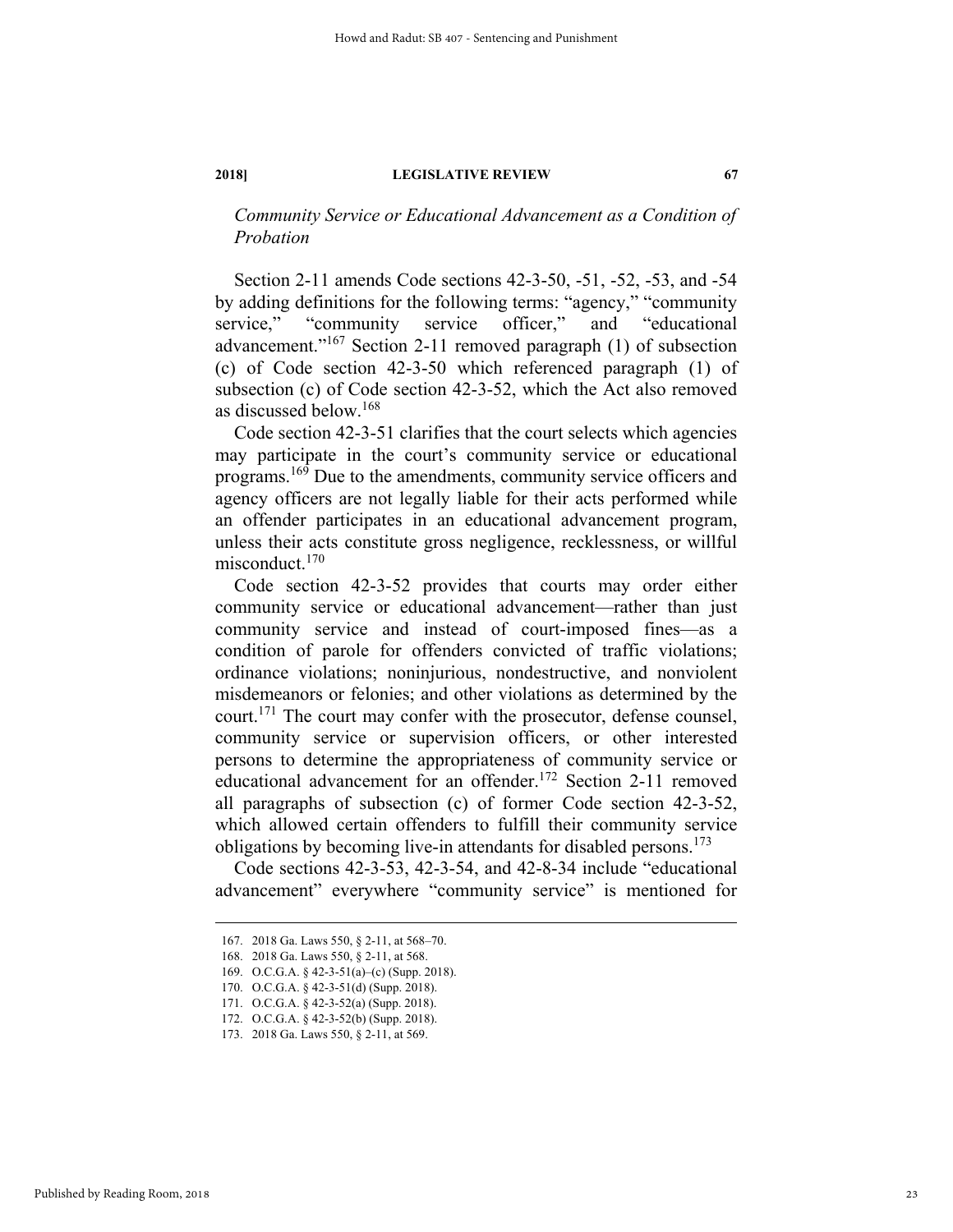consistency throughout the revised Code sections.174 Additionally, subsection (b) of former Code section 42-3-52 was removed, which referenced live-in community service for disabled persons needing assistance.175

Section 2-13 amends Code section 42-8-37 by providing that when the court receives an unopposed petition to terminate an offender's probation, the court must either issue an order as soon as possible or set a hearing within ninety days of receiving the unopposed petition.176

Section 2-14 amends Code section 42-8-62.1 by adding that an offender may seek to limit access to his or her first offender sentencing information either at the time of sentencing or during the term of a sentence imposed before July 1,  $2016$ <sup>177</sup>

Section 2-15 amends Code section 42-8-66 by adding a new subsubsection specifying that the offender may not be charged a fee for filing a petition pursuant to this Code section.<sup>178</sup>

Section 2-16 amends Code section 42-8-102 to include "educational advancement" everywhere "community service" is mentioned for consistency throughout the revised Code sections.<sup>179</sup>

Section 2-17 amends Code section 42-8-103 by capping the total maximum fee for a pay-only probation at three months of ordinary probation supervision fees, which may not exceed the contractual monthly rate agreed upon by the court and the service provider.<sup>180</sup> Upon the fee's collection, the probation officer must submit an order to terminate the offender's probation, and the court must issue the order within ninety days of its receipt.<sup>181</sup>

Section 2-18 amends Code section 42-8-105.<sup>182</sup> If a probationer does not report to her probation officer as required, the officer must submit an affidavit setting forth both the probationer's failure to report and the officer's efforts to contact the probationer.<sup>183</sup> If the

 <sup>174.</sup> O.C.G.A. §§ 42-3-53, 3-54, 42-8-34(e)(2) (Supp. 2018).

 <sup>175.</sup> O.C.G.A. § 42-3-54 (Supp. 2018).

 <sup>176. 2018</sup> Ga. Laws 550, § 2-13, at 570.

 <sup>177. 2018</sup> Ga. Laws 550, § 2-14, at 570–71.

 <sup>178. 2018</sup> Ga. Laws 550, § 2-15, at 571.

 <sup>179. 2018</sup> Ga. Laws 550, § 2-16, at 571.

 <sup>180. 2018</sup> Ga. Laws 550, § 2-17, at 571–72.

 <sup>181.</sup> O.C.G.A. § 42-8-103(b) (Supp. 2018).

 <sup>182. 2018</sup> Ga. Laws 550, § 2-18, at 572.

 <sup>183.</sup> O.C.G.A. § 42-8-105(b)(2) (Supp. 2018).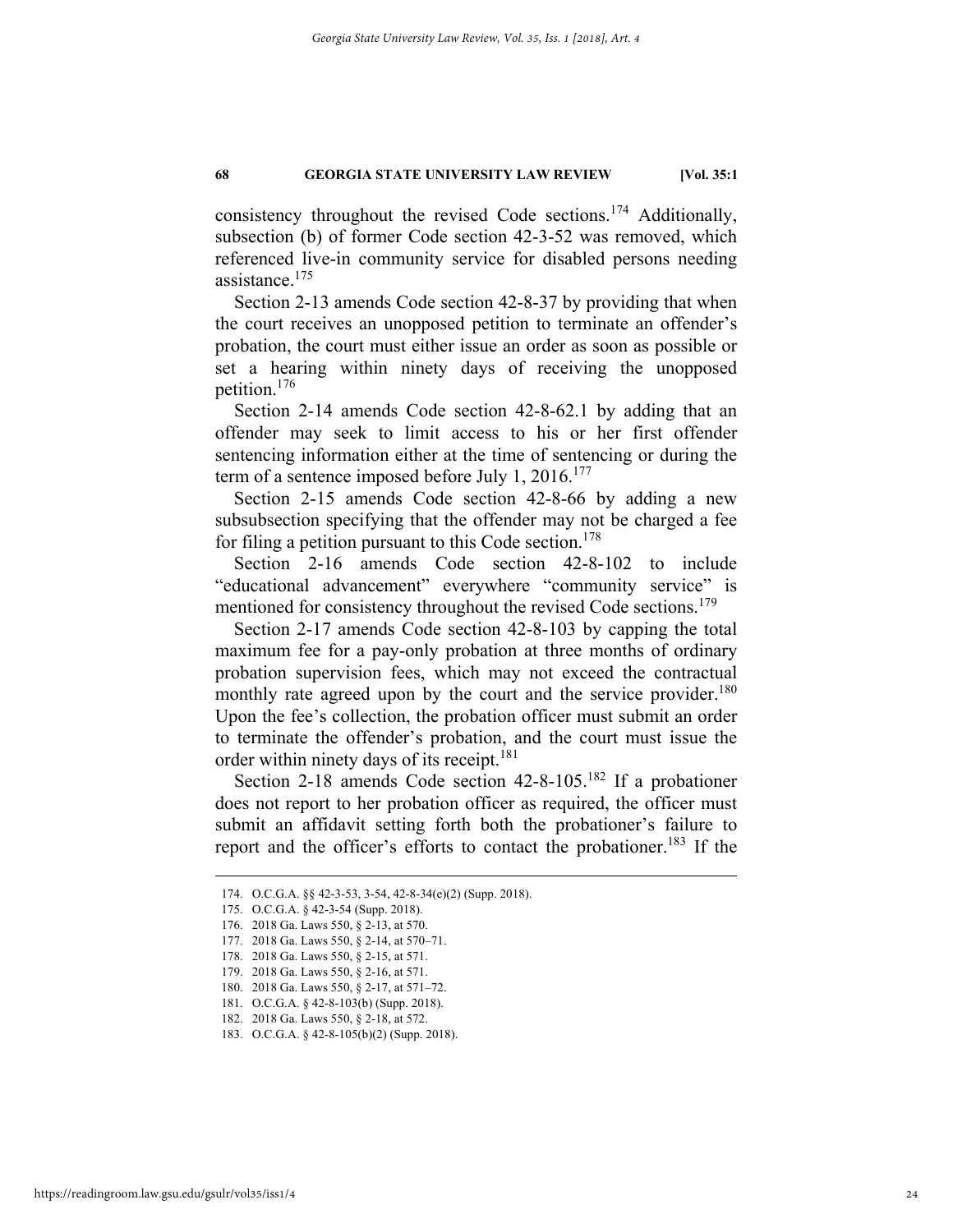probationer reports to her probation officer as required, the officer should not submit such an affidavit or seek a tolling order for the probationer's probation term.<sup>184</sup>

Finally, Section 2-19 amends Section 3 to state: "This Act shall become effective upon its approval by the Governor or upon its becoming law without such approval."<sup>185</sup>

# *Revoking or Refusing to Grant Professional Licenses*

Section 2-20 amends Code section 43-1-19.186 A professional licensing board may revoke or refuse to a grant a license to a person who has "been arrested, charged, and sentenced for the commission of any felony, or any crime involving moral turpitude" when the sentence was imposed under Code section 42-8-3, another state's first offender laws, subsection (a) or (c) of Code section 16-13-2, or as a result of a plea of *nolo contendere* or some other adjudication of guilt.187 However, unless the felony or crime of moral turpitude directly relates to the occupation for which the license is sought, a professional licensing board may not refuse to grant a license or revoke a license due to the applicant's or licensee's conviction of any felony or crime of moral turpitude; arrest, charge, or sentence related to such offense; sentence for such offense under Code section 42-8-3, another state's first offender laws, or under subsection (a) or (c) of Code section 16-13-2; or as a result of a plea of *nolo contendere* or some other adjudication of guilt.<sup>188</sup> Section 2-20 also amended the other subsections to include the language "felony or crime of moral turpitude" for consistency throughout the Code section.<sup>189</sup>

### *Access to Healthcare for Inmates*

Section 3-1 amends Code section  $31-2-1$ .<sup>190</sup> In addition to being the "lead planning agency for all health issues in the state," the

 <sup>184</sup>*. Id.*

 <sup>185. 2018</sup> Ga. Laws 550, § 2-19, at 572.

 <sup>186. 2018</sup> Ga. Laws 550, § 2-20, at 572–73.

 <sup>187.</sup> O.C.G.A. § 43-1-19(4)(A) (Supp. 2018).

 <sup>188.</sup> O.C.G.A. § 43-1-19(q)(1) (Supp. 2018).

 <sup>189. 2018</sup> Ga. Laws 550, § 2-20, at 572–73.

 <sup>190. 2018</sup> Ga. Laws 550, § 3-1, at 574.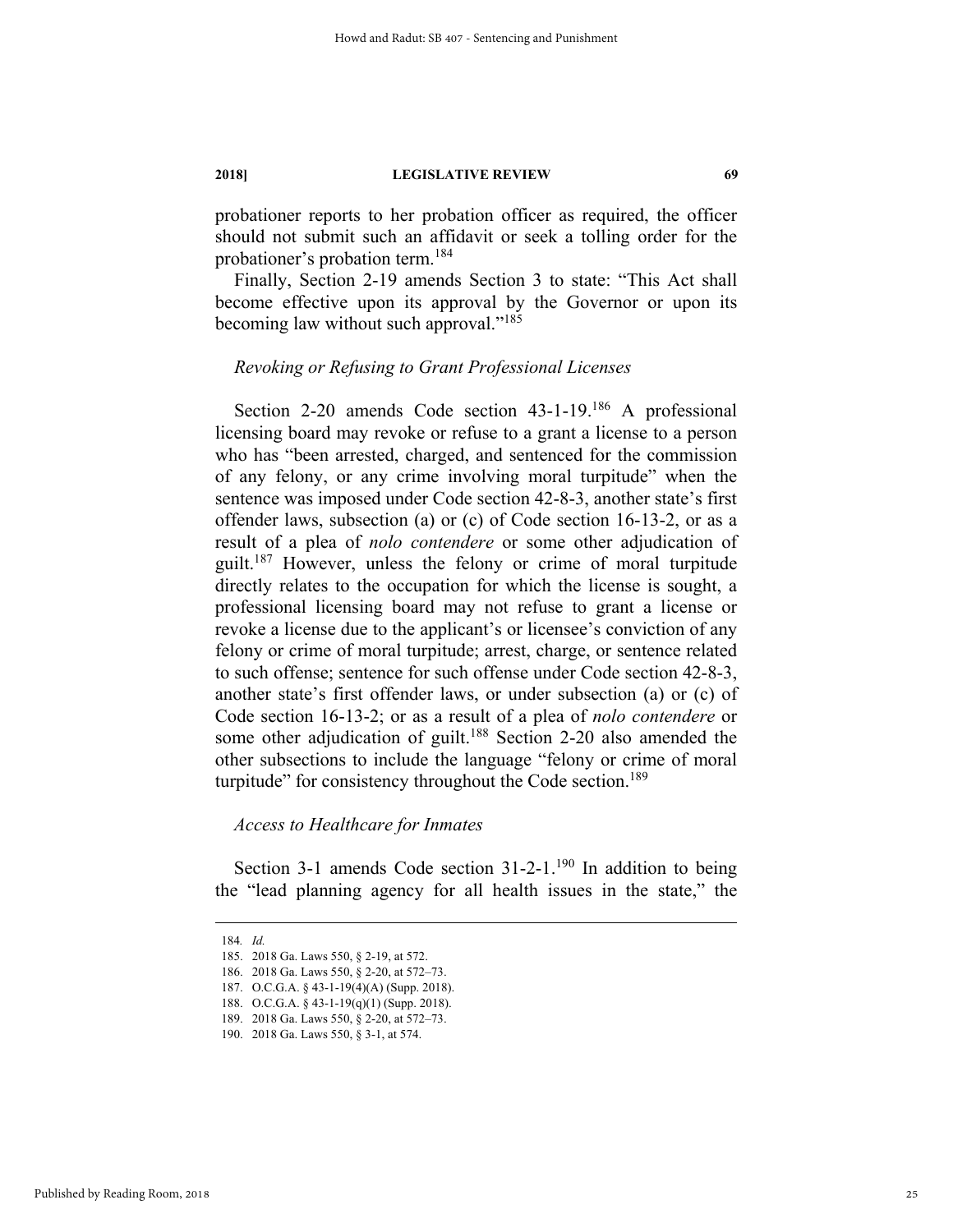Department of Community Health (DCH) must also "achieve determinations of Medicaid eligibility for inmates to attain services at long-term care facilities when he or she is being considered for parole."<sup>191</sup>

Section 3-2 adds two new paragraphs at the end of subsection (d) of Code section 31-2-4.192 The DCH must work with the Department of Corrections and the State Board of Pardons and Paroles to create and implement procedures to determine Medicaid eligibility for inmates who are eligible for parole and who need long-term care services.<sup>193</sup> The DCH must "request federal approval for and facilitate the application of certificates of need for facilities capable of providing long-term care services, with Medicare as the primary funding source, to inmates who are eligible for such services and funding upon his or her release from a public institution."<sup>194</sup>

Section 3-3 amends Code section 49-4-31 by adding definitions for the following words: "assistance," "medical institution," and "public institution."<sup>195</sup>

Section 3-4 amends Code section 49-4-32 by removing former paragraph (3) of subsection (a), which prohibited inmates or patients of any public institution from being eligible for assistance or services provided by the DCH.196 Section 3-4 also removes former subsection (c), which stated that final conviction of a crime or criminal offense constituted a forfeiture or suspension of the offender's rights to assistance.<sup>197</sup> Sections 3-6 and 3-8 amend former subsection (b) of Code section 49-4-52 by adding subsection (c) to Code section  $49-4-81$ <sup>198</sup> Inmates who meet the necessary requirements may receive assistance if the public institution housing the inmate has entered into an agreement with the DCH to determine which inmates are eligible for assistance and services.<sup>199</sup> Under such an agreement, the public institution must pay the required fee to the DCH "to match

 <sup>191.</sup> O.C.G.A. § 31-2-1(1) (Supp. 2018).

 <sup>192. 2018</sup> Ga. Laws 550, § 3-2, at 574.

 <sup>193.</sup> O.C.G.A. § 31-2-4(d)(12) (Supp. 2018).

 <sup>194.</sup> O.C.G.A. § 31-2-4(d)(13) (Supp. 2018).

 <sup>195. 2018</sup> Ga. Laws 550, § 3-3, at 574–75.

 <sup>196. 2018</sup> Ga. Laws 550, § 3-4, at 575.

 <sup>197. 2018</sup> Ga. Laws 550, § 3-4, at 575.

 <sup>198. 2018</sup> Ga. Laws 550, § 3-6, at 576.; 2018 Ga. Laws 550, § 3-8, at 576.

 <sup>199.</sup> O.C.G.A. §§ 49-4-32(c), -52(b), -81(c) (Supp. 2018).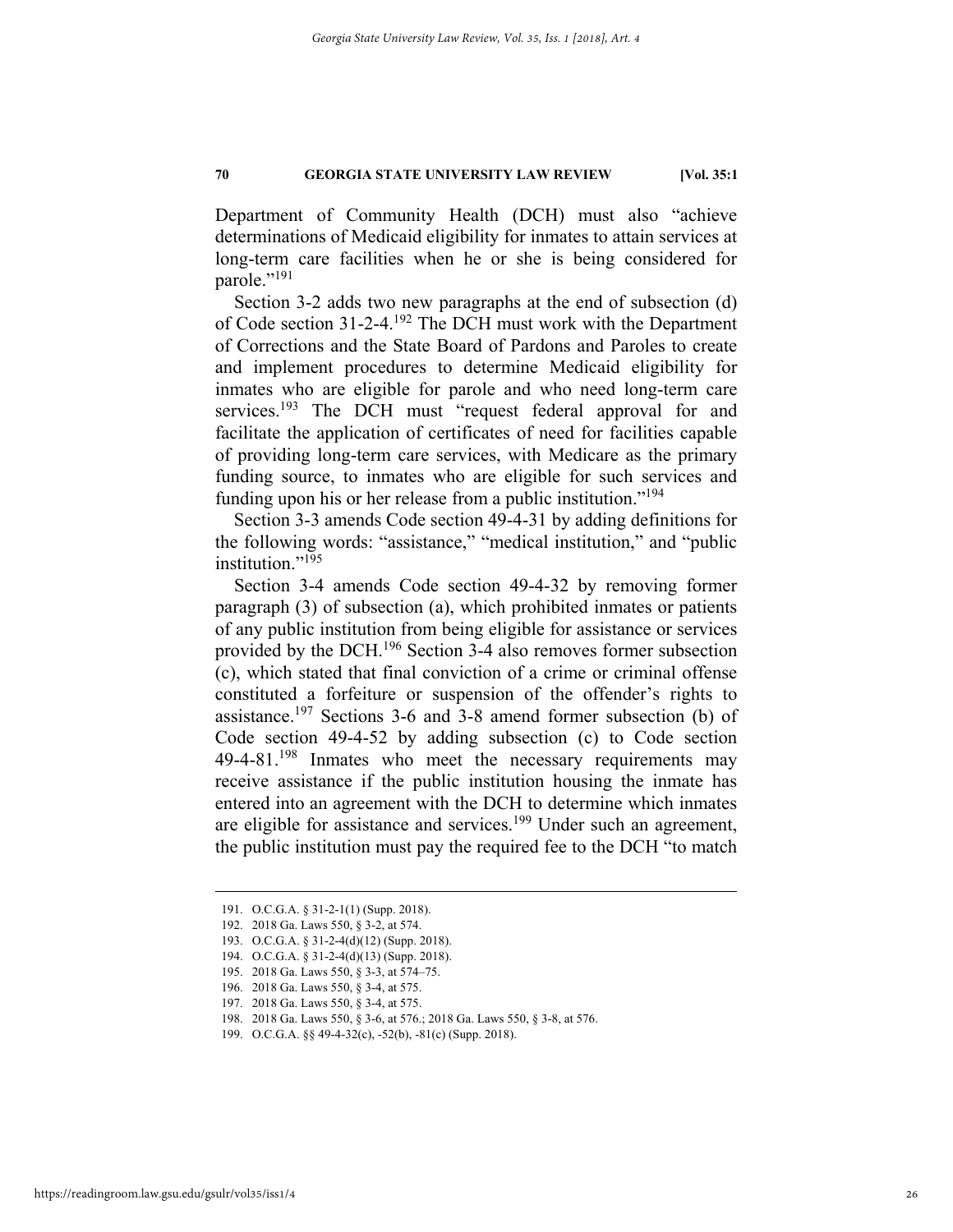the federal matching funds as set forth in federal law for the services rendered."200

Sections 3-5 and 3-7 amend Code sections 49-4-51 and 49-4-80, respectively, by changing the definition of "assistance" and adding definitions for "medical institution" and "public institution."201

# *Illegal Use or Possession of Firearms by Convicted Felons and Probationers*

Section 4-1 amends Code section 16-8-12.<sup>202</sup> After the first violation for a theft-related offense, any subsequent theft-related offense of a "destructive device, explosive, or firearm" will result in a sentence of five to ten years in prison.<sup>203</sup>

Section 4-2 amends Code section 16-9-70 by adding the definition of the term "firearm."204 Section 4-2 also adds paragraph (2) under subsection (c), which provides that a person convicted with the "criminal use of a firearm with an altered identification mark" is guilty of a felony and will be punished with one to ten years in prison for a first offense and five to ten years for any subsequent offense.<sup>205</sup> Paragraph (1) of subsection (c) now covers all other offenses involving the criminal use of articles with altered identification marks, exclusive of firearms.<sup>206</sup>

Section 4-3 amends Code section 16-11-113.<sup>207</sup> Subsection (a) of that Code section makes it a felony, punishable by one to five years in prison for a first offense and five to ten years for any subsequent offense, to knowingly "attempt to solicit, persuade, encourage, or entice any dealer to transfer or otherwise convey a firearm" to an individual who is not the actual buyer, who is serving probation as a felony first offender under Code section 42-8-3, who is serving probation for a felony under subsection (a) or (c) of Code section

27

 <sup>200.</sup> O.C.G.A. §§ 49-4-32(c), -52(b), -81(c) (Supp. 2018).

 <sup>201. 2018</sup> Ga. Laws 550, § 3-5, at 575–76.; 2018 Ga. Laws 550, § 3-7, at 576.

 <sup>202. 2018</sup> Ga. Laws 550, § 4-1, at 577.

 <sup>203.</sup> O.C.G.A. § 16-8-12(a)(6)(B) (Supp. 2018).

 <sup>204. 2018</sup> Ga. Laws 550, § 4-2, at 577.

<sup>205</sup>*. Id.*

 <sup>206.</sup> O.C.G.A. § 16-9-70(c)(1) (Supp. 2018).

 <sup>207. 2018</sup> Ga. Laws 550, § 4-3, at 578.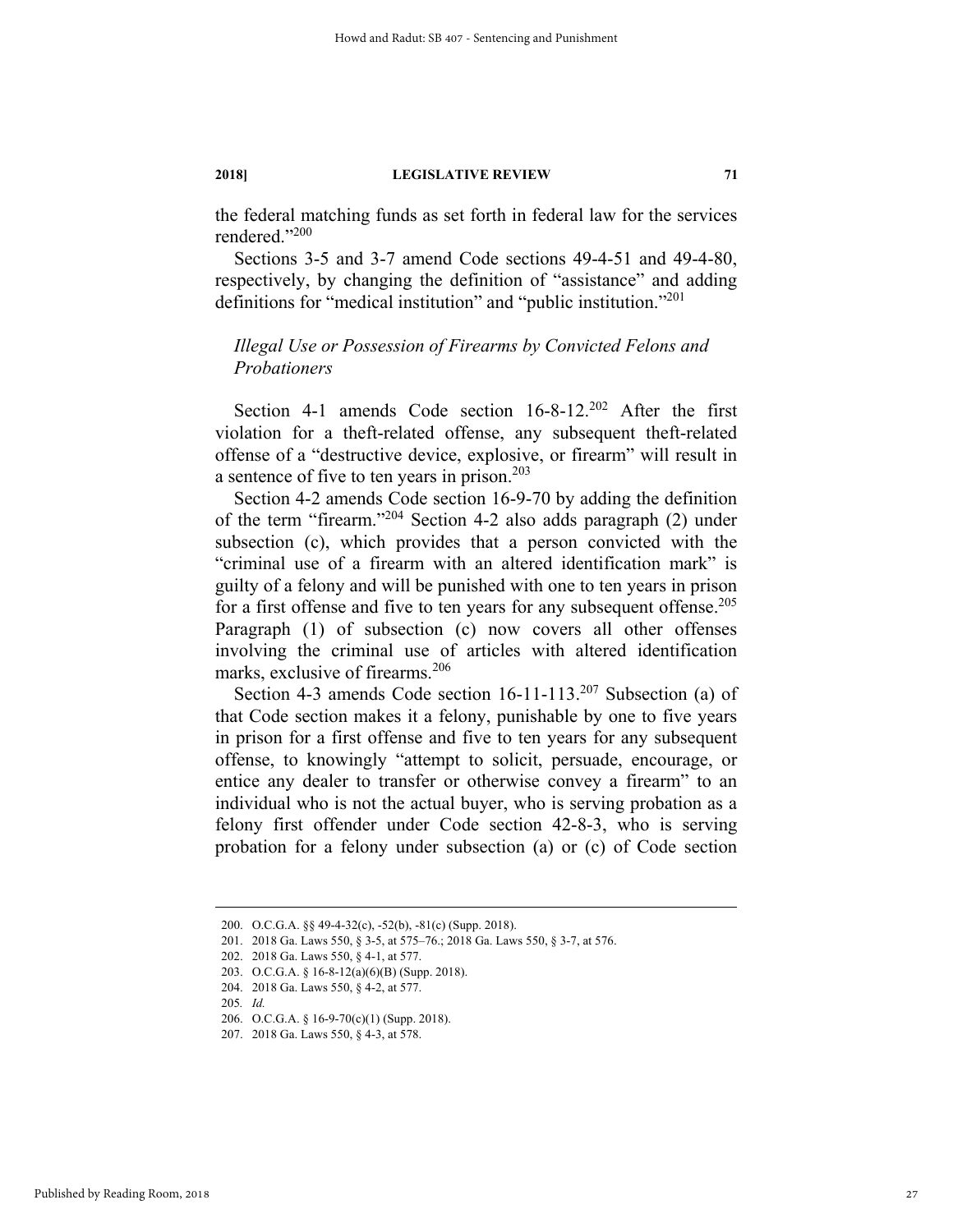16-13-2, or who was convicted of a felony by another Georgia court or a court of any other state.<sup>208</sup>

Section 4-4 amends Code section 16-11-131.<sup>209</sup> Revised subsections (b) and (f) now include any individual who is on a probation for a felony under either subsection (a) or (c) of Code section  $16-13-2$ <sup>210</sup> Revised subsections (b) and (b.1) provide that the first offense under Code section 16-11-131 is punishable by one to ten years imprisonment, and any subsequent offense is punishable for five to ten years. $211$ 

# *Release of Requested Prescription Information*

Section 4-5 amends Code section 16-13-60.<sup>212</sup> Paragraph (3) of subsection (c) authorizes the DOC to provide requested prescription information to federal and state law enforcement and prosecutorial officials upon its receipt of grand jury subpoenas, administrative subpoenas, or civil investigative demands in addition to search warrants.<sup>213</sup> Section 4-5 removes subsections (i) through (iv) under paragraph  $(5)(A)$  of subsection (c). Revised paragraph  $(5)(A)$  now only allows the DOC to provide requested prescription information to "not more than two individuals who are members per shift or rotation of the prescriber's or dispenser's staff."214 New paragraph (8) of subsection (c) provides that the DOC may also provide requested prescription information to a prescription drug monitoring program operated by a government entity in another state or an electronic medical records system operated by a prescriber or health care facility," provided that the facility meets certain requirements.<sup>215</sup>

 <sup>208.</sup> O.C.G.A. § 16-11-113(a) (Supp. 2018).

 <sup>209. 2018</sup> Ga. Laws 550, § 4-4, at 578–79.

 <sup>210.</sup> O.C.G.A. §§ 16-11-131(b), (f) (Supp. 2018).

 <sup>211.</sup> O.C.G.A. § 16-11-131(b).

 <sup>212. 2018</sup> Ga. Laws 550, § 4-5, at 579–80.

 <sup>213.</sup> O.C.G.A. § 16-13-60(c)(3) (Supp. 2018).

 <sup>214. 2018</sup> Ga. Laws 550, § 4-5, at 579–80.

 <sup>215.</sup> O.C.G.A. § 16-13-60(c)(8) (Supp. 2018).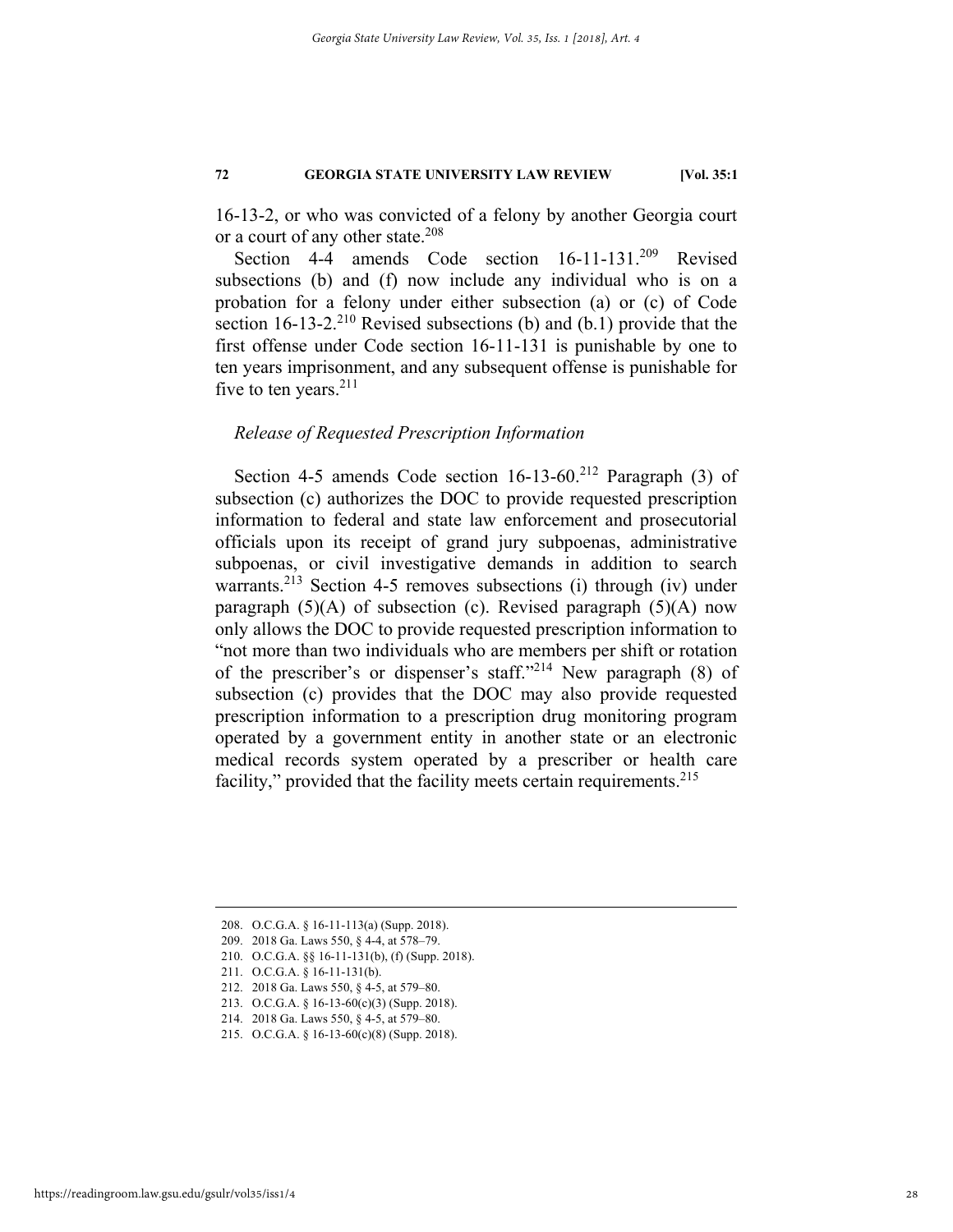# *Expanding the Authority of Campus Police and Security Personnel*

Section 5-1 adds new Code section 20-4-39.<sup>216</sup> Campus policemen and fulltime security personnel of the Technical College System of Georgia may make arrests for offenses committed on or within five hundred feet of a college's property.<sup>217</sup> Additionally, sections 5-2, 5-3, and 5-4 insert "or the Technical College System of Georgia" after "University System of Georgia" each time it appears in the following Code sections:  $20-8-4;^{218}$  36-69-3;<sup>219</sup> and 36-36-2, -4, -5,  $-6$ ,  $-7$ , and  $-8$ .<sup>220</sup>

#### *Analysis*

On May 7, 2018, Governor Nathan Deal (R) signed SB 407 into law.221 The bill made many changes to the existing penal code, but the new law primarily focuses on reducing Georgia's recidivism rate by promoting each offender's successful reentry into society. This Act affects many different statutes throughout the Georgia Code and places the finishing touches on Governor Deal's seven-year sweeping criminal reform.

#### *Electronic Filing*

One of the most contested issues with SB 407 is the new requirement for electronic filing in Georgia courts.<sup>222</sup> The mandate that all cases filed after January 1, 2019, must be filed electronically applies not only to criminal matters but also civil filings.<sup>223</sup> This aspect of the Act poses concerns for many legislators as to why this

 <sup>216. 2018</sup> Ga. Laws 550, § 5-1, at 580.

 <sup>217.</sup> O.C.G.A. § 20-4-39 (Supp. 2018).

 <sup>218. 2018</sup> Ga. Laws 550, § 5-2, 580.

 <sup>219. 2018</sup> Ga. Laws 550, § 5-3, at 581–82.

 <sup>220. 2018</sup> Ga. Laws 550, § 5-4, at 582.

 <sup>221.</sup> Press Release, Office of the Governor, Deal Signs Misdemeanor Bail Reform Legislation (May

<sup>7, 2018),</sup> https://gov.georgia.gov/press-releases/2018-05-07/deal-signs-misdemeanor-bail-reformlegislation [https://perma.cc/2G84-U43D].

 <sup>222.</sup> Video Recording of Senate Proceedings at 4 hr., 18 min., 35 sec. (Mar. 29, 2018) (remarks by Sen. Bill Cowsert (R-46th)), https://livestream.com/accounts/26021522/events/7940809/videos/ 172512641[https://perma.cc/L62P-Y9ZY] [hereinafter Senate Proceedings Video].

 <sup>223.</sup> O.C.G.A. § 15-6-11(a), (b)(1) (Supp. 2018).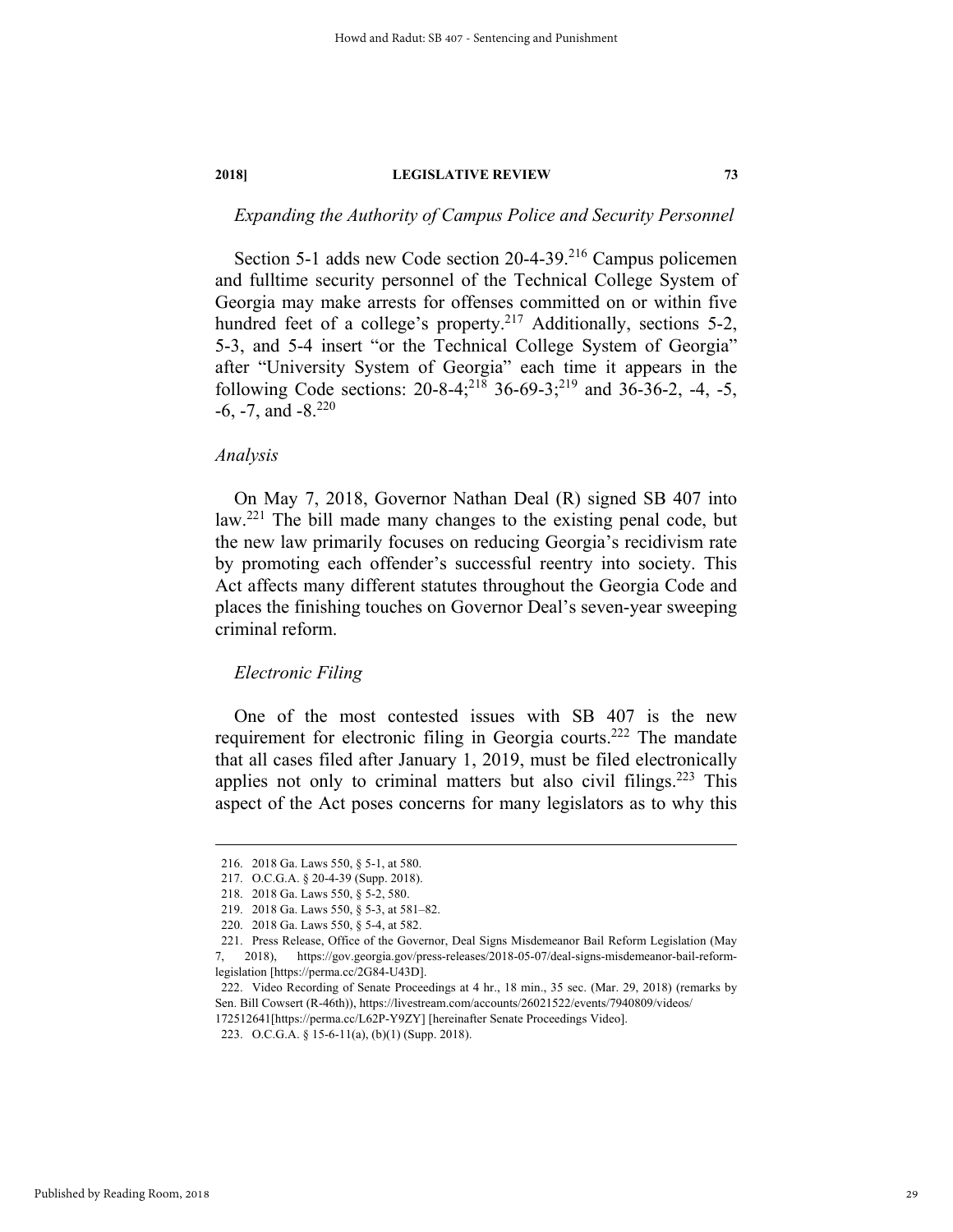civil justice issue, which had previously been hung up in a House Conference Committee, is now piggybacked onto a monumental criminal reform bill that has bipartisan support.<sup>224</sup> Another concern is whether all state courts can make the appropriate changes to accommodate the new electronic filing requirements by the statutory deadline.<sup>225</sup> These changes will burden state courts that do not already have the necessary equipment to facilitate electronic filing.<sup>226</sup> Although a filing fee is standard procedure, the minimum \$30.00 imposed on each party greatly increases the costs of filing.<sup>227</sup>

# *Educational Advancement*

The Act makes great strides in facilitating an offender's reentry into society. It adds educational advancement as an option that an offender may choose as part of the probation requirements.<sup>228</sup> This addition provides offenders with a significant opportunity to avoid recidivism by giving them a chance to better their lives through education. While the Act leaves it to the judge's discretion to determine which offenders should receive placement in an educational advancement program, the Act fails to provide the judges with guidelines to make these determinations.<sup>229</sup>

Finally, even though the Georgia Council on Criminal Justice Reform dissolved as of July 2018,230 the newly created Criminal Case Data Exchange Board can continue its work as needed to provide continued dialogue on future reform. To further decrease recidivism, the board can focus future efforts on the relationship between mental illness and incarceration.<sup>231</sup> With the culmination of a seven-year criminal reform, Governor Deal has reached his goal of "improv[ing] the fairness and effectiveness of [Georgia's] justice

 <sup>224.</sup> Senate Proceedings Video, *supra* note 224, at 4 hr., 16 min., 33 sec. (remarks by Sen. Bill Cowsert (R-46th) and Sen. Mike Dugan (R-30th)).

<sup>225</sup>*. Id.* at 4 hr., 18 min., 35 sec. (remarks by Sen. Bill Cowsert (R-46th)).

<sup>226</sup>*. Id.*

<sup>227</sup>*. Id.*

 <sup>228.</sup> O.C.G.A. § 42-3-5(a) (Supp. 2018).

<sup>229</sup>*. See* O.C.G.A. § 42-3-52(b)–(d) (Supp. 2018).

 <sup>230.</sup> Boggs & Miller, *supra* note 1, at 13.

<sup>231</sup>*. Id.*